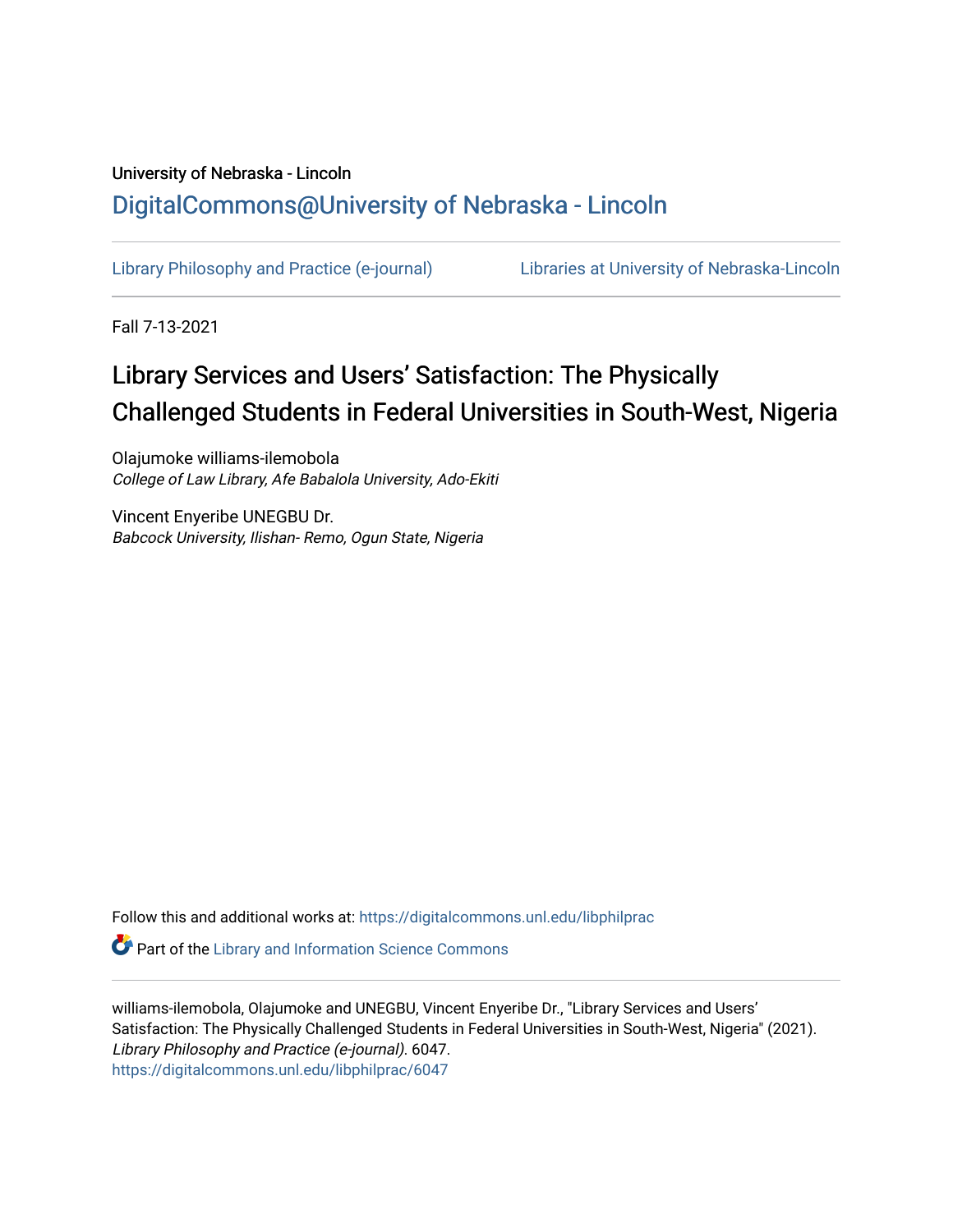# **Library Services and Users' Satisfaction:The Physically Challenged Students in Federal Universities in South-West, Nigeria**

**By** 

**Williams-Ilemobola, Olajumoke.B.**

## **Afe Babalola University, Ilishan-Remo, Ogun State**

**&**

**Unegbu, V.E.**

**Babcock University, Ilishan-Remo, Ogun State**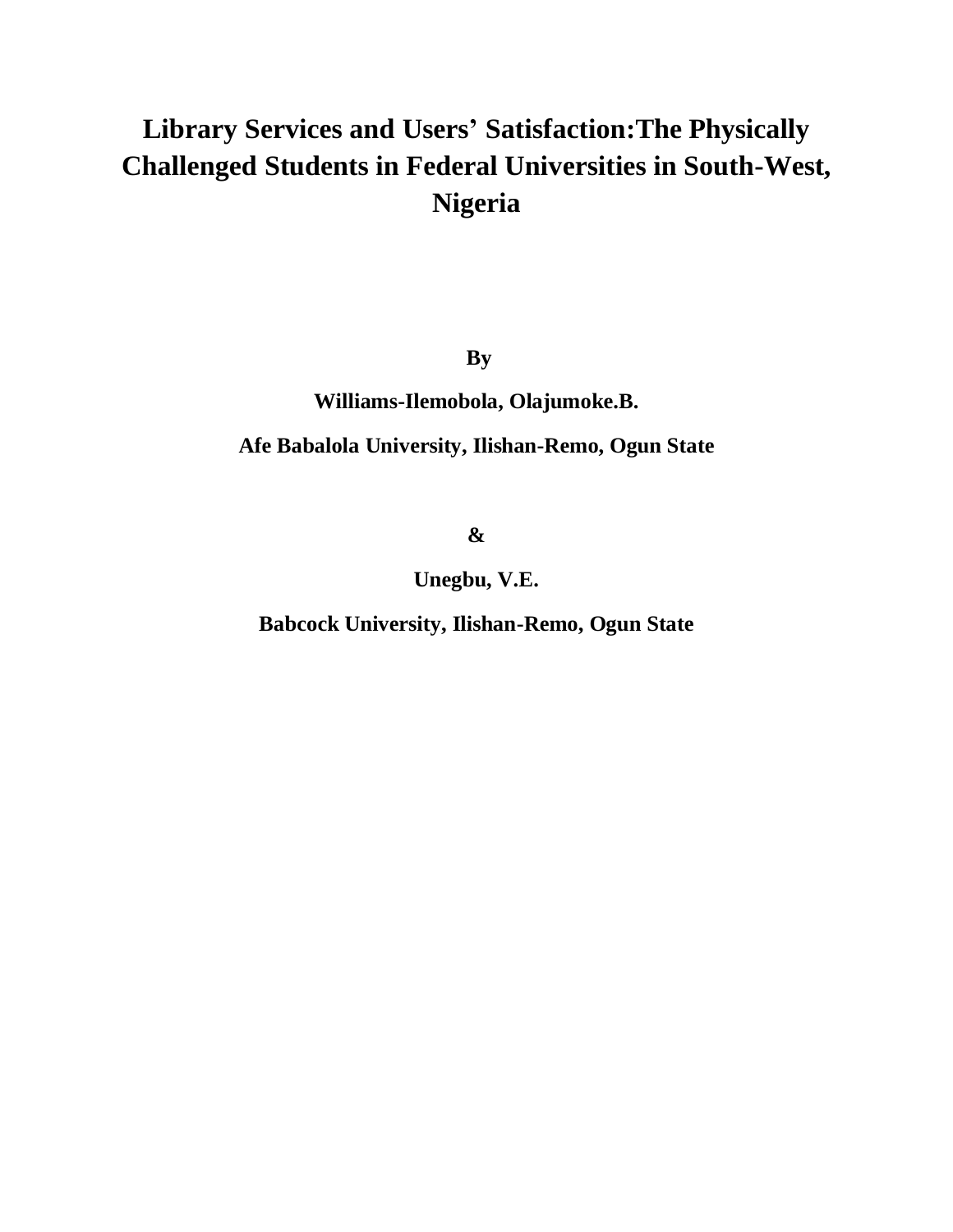#### **Abstract**

This study examined the Use of library services and User satisfaction of the physically challenged students in Federal Universities in South-West Nigeria. A survey research was done. A total of 302 copies of self-structured and validated questionnaires were administered but 252 copies were retrieved making a total response rate of 82.8%. Based on the study, it was revealed that the physically challenged students are aware of various services rendered in the university library. Advisory service and Consultancy service is the most used services. Photocopying and lending of library materials is also used by the physically challenged students, followed by the use of joystick. The major problems facing the physically challenged students in the use of library services are current awareness service, inadequacy of relevant materials, problem of entering the library because of stair cases, lack of current books and journals. The study recommended that there is need for Federal University Libraries to lay more emphasis on current awareness services. Adequate survey of user's satisfaction should be carried out frequently to determine the value of services and the area that needs improvement. The library management should frequently organize library programmes that will be creating awareness to users on various services being rendered in the library. This will assist in promoting the image of the library thereby users (especially the physically challenged users) will be aware of various benefits they can derive from using the library services.

**Keywords:** Library services, physically challenged students, Nigerian Federal Universities, South-West Nigeria

.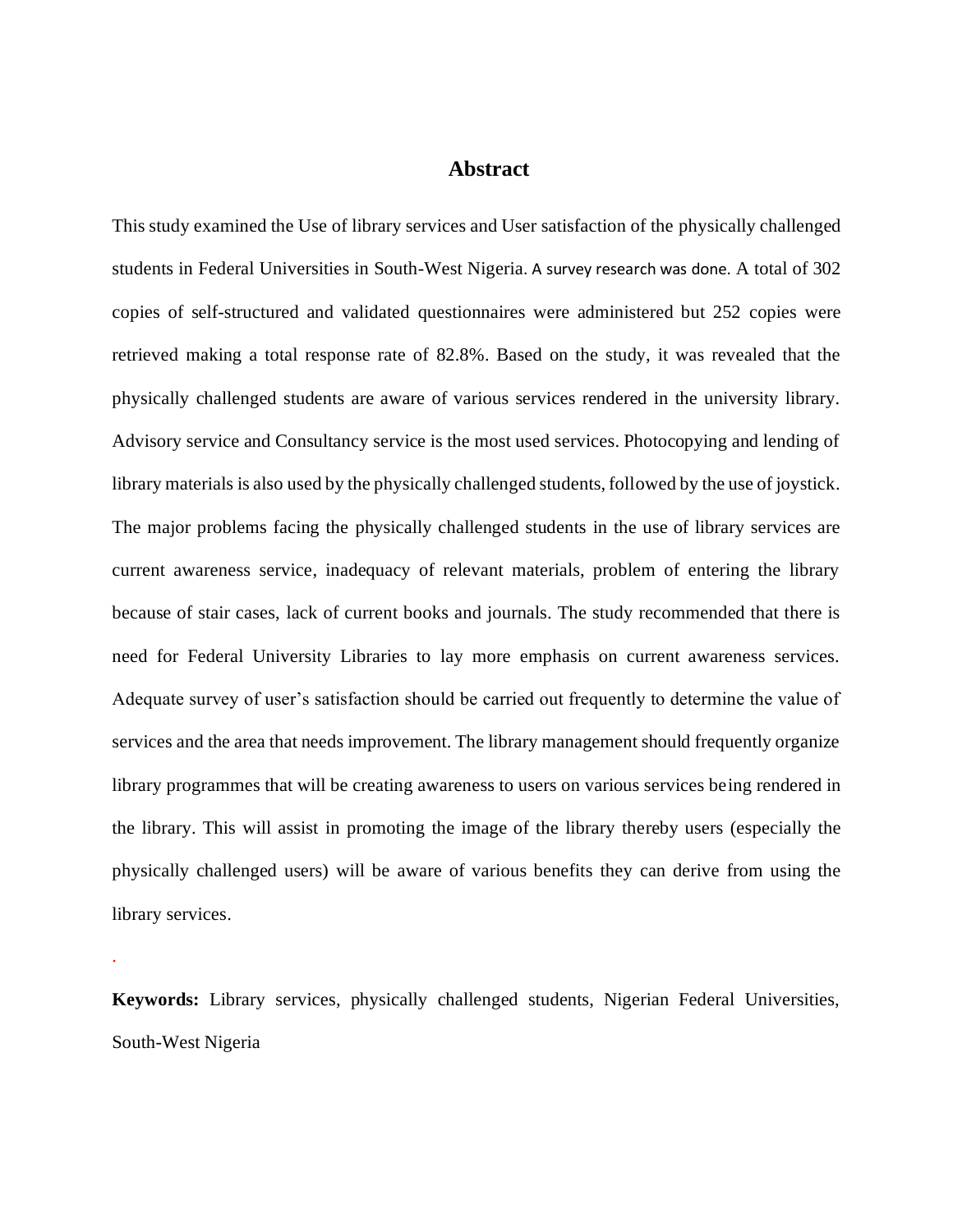## **Introduction**

The library welcomes users to its general reference facilities and endeavors to offer the widest possible use of its collections consistent with their preservation and with its obligation to serve all its users. Without a library the university's academic work will not be successful, because the libraries provide services that help in teaching, research and learning. Library service is provided to meet the needs of users.As library exists to support the parent organization (the university) in achieving its objectives, in the same way the use of library and library services will help students, researchers and other library users to overcome the barrier and discouragement to information access and use to achieve their academic pursuit. Hence, the quality of education depends on the use made of the library, its resources and services.Students are faced with challenges ofinformation need in diverse ways for couple of reasons. First, mass production ofinformation also known as information explosion makes it hard to know what to access; second, students are faced with challenges of information need(s) in diverse ways - assignments, researches, recreation,projects, and term papers, among others. Third, the library is the largest and complicated piece of educational equipment that students and non-students encounter and many are discouraged in its complexity and in most cases they are frustrated. Therefore, it ispertinent to know the routines and practices involved in library services to avoid frustration and discouragement. Without the study on how to use the library and library services, the five laws of library science formulated by Ranganathan (1931) cited in Madukoma (2014) will be of no use, (i) Books are for use (ii) Every reader his (or her) book (iii) Every book its reader (iv) Save the time of the reader (v) The library is a growing organism. Therefore, if students are not taught how to make use of the library resources, the acquisition and organization of theseresources become of no valueto users.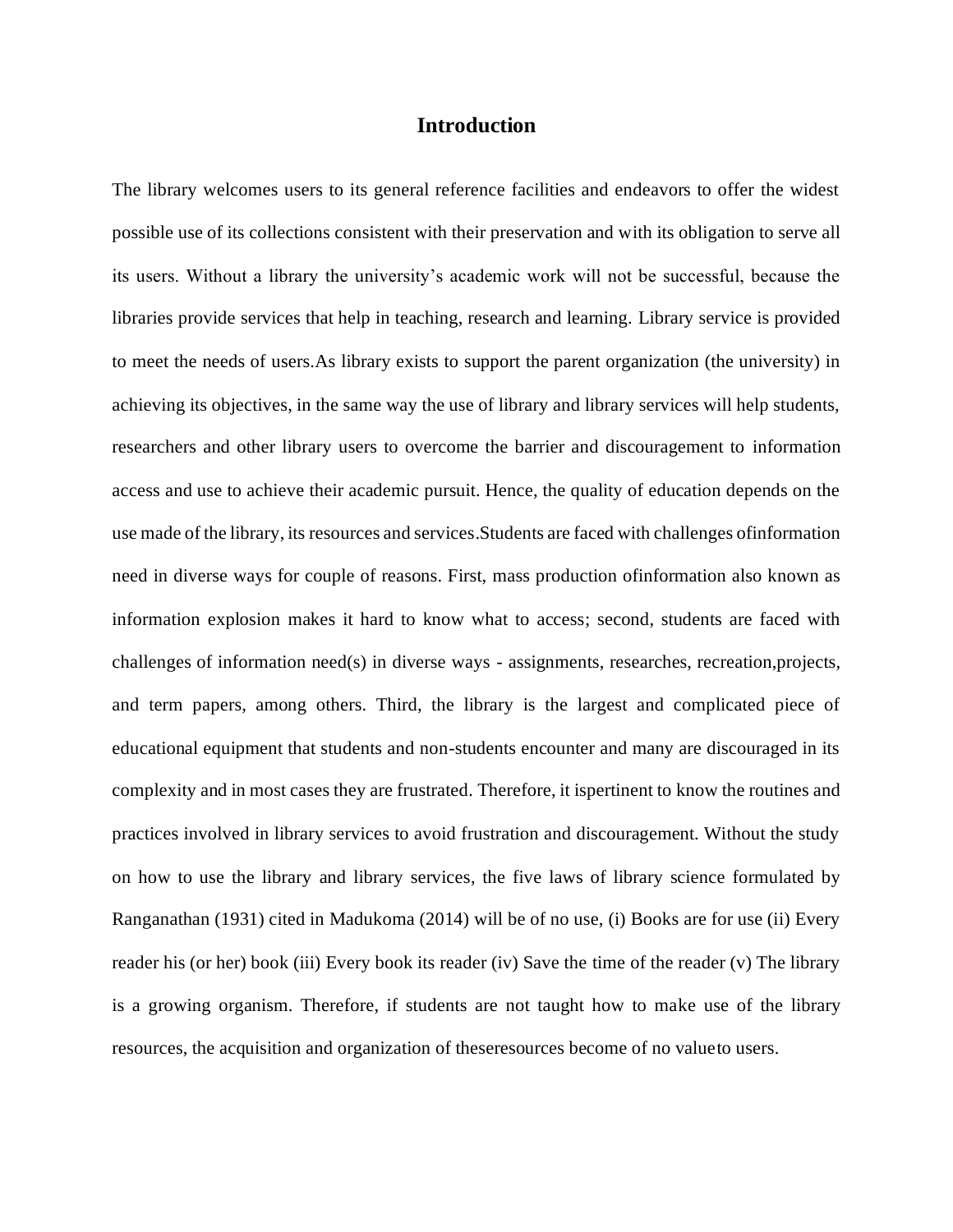Library users could be classified as normal or physically challenged. In this research, the use of library services by the physically challenged students will be addressed. Library services include personal assistance provided to users in pursuit of information. How well a university library is able to render effective services such as lending, referral, microfilming, indexing and abstracting, current awareness, document delivery, photocopying, E-mail, facsimile, bindery, translation, consultancy, on-line database searching, user education, current contents listing, technical writing, selective dissemination of information and data processing has functional relation with the resources available at its disposal. The university library also renders services like library orientation, bibliography services, literature search, reservation of documents, inter-library loan, holding library exhibition including display of new addition to the library, maintains clippings, reprographic services and translation services. The success of such library services depend on the caliber of staff and their information handling skills, adequate finance, materials and availability of equipment for information acquisition, processing, storage and dissemination.

### **Statement of Problem**

University libraries are libraries attached to universities; theselibrarieshave very vital role to playinmeeting the multi-dimensional demands forinformation and knowledge of students, teachers and research scholars. University library investshuge amount of moneyeveryyear on the purchase, process and storage of information resources to serve its user.Physically challenged students and other studentsin FederalUniversitiesare the most important segment of usercommunities. It is the duty of the library professional to conduct periodic study of library usersto know the users' needs, satisfaction with library's available resourcesandservices (especially for the physically challenged students).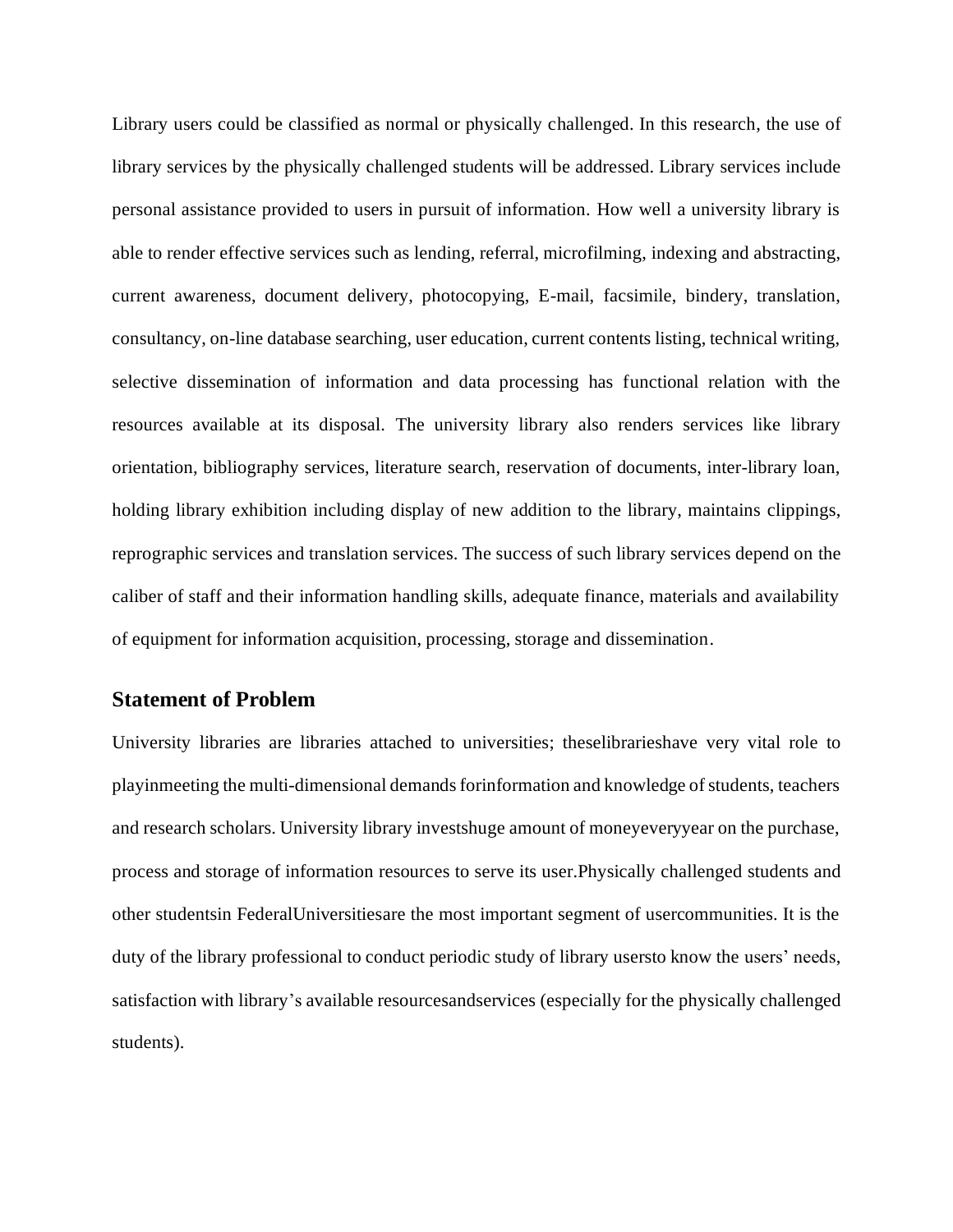Literature and observation suggest a decline in use of library services by the physically challenged students as some of these students may not be taking advantage of the resources provided by the university library because of their disability. Where such is the case, physically challenged students may find it difficult coping with the rigors of academics. Also, studies in Nigeria and other parts of the world have shown that issues that have to do with accessibility of library buildings, access to information resources and services tailor-made for physically challenged students are some of the major constraints faced by those that are physically challenged (Alqaryouti, 2010, Das, Kuvini& Desai, 2013;Ekwelem, 2013).

To develop need based on collection and service that would always meet the information needs of the physically challenged students, an investigation onuse of library services and users'satisfaction have been undertaken to measure the library resources/services in terms of its value and use by the physically challenged students.

## **Objectives of the study**

- 1. To investigate what the physically challenged studentsuse the library services forin Federal Universities in South-West Nigeria.
- 2. To find out the types of library services used by the physically challenged studentsin Federal Universities in South-West Nigeria.
- 3. To determine the level of satisfaction of the physically challenged users towards library resources and servicesin Federal Universities in South-West Nigeria.

#### **LITERATURE REVIEW**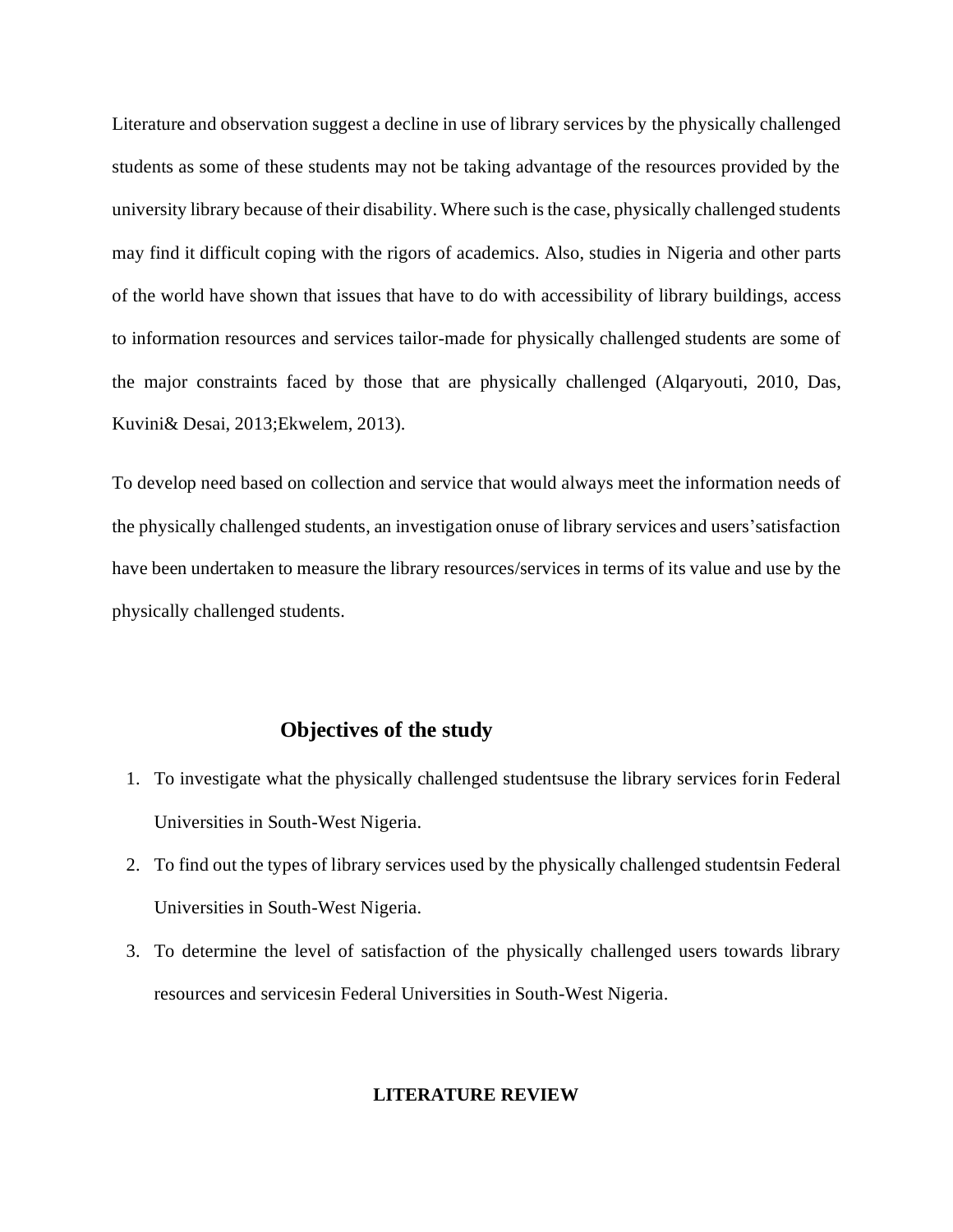Williams (1995) surveyed Canadian undergraduate library service use, and found that active learners who participated more in class, and who read, write and study more are regular and active library users. Fowowe (1989) cited in Anthonia, Boma, and Itohowo (2008) found differences in the frequency of library use by faculty and students, and that 94.8% of students use library facilities. Olanlokun (1982) found that students use the library for class work, research, discussions, leisure, and other purposes. Guskin (1996) reports that use of library servicespromotes active learning and thus contributes to students' ability to think critically and work well independently and in a group. Ajayi (1993) notes that students who do not appreciate the value of the library services are at a disadvantage, and may visit the library to only read for examinations. Unomah (1996) finds that faculty has the major responsibility for students' use or lack of use of the library and its services. Whitemire (2001) contends that changes in user patterns have implications for university library services. The efficiency of the use of library service can be measured only by the degree to which its resources are utilized.For researchers like Oyesiku and Oduwele (2004); Oluwadare (2006); Yusuf andIwu (2010), even though libraries and library services are being used, they are, however, reduced to seasonal places of reading as most students make use of the library when preparing for examinations.

In situations where libraries were seen to have recorded high patronage, evidence abound that users face a variety of challenges including, but not limited to, difficulty in catalogue use, obsolete materials and poor shelving (Okere&Onuoha, 2008; Amkpa, 2000).Osinulu (1998) investigated patterns of library use at Ogun State University, Nigeria, by scrutinizing user records and data, the result of that study revealed low use of library and subsequently, low use of library services, which was attributed to lack of awareness. Akin and Ajayi (2008) while studying the use of Federal University of Technology Library in Nigeria equally found out that out of 475 students,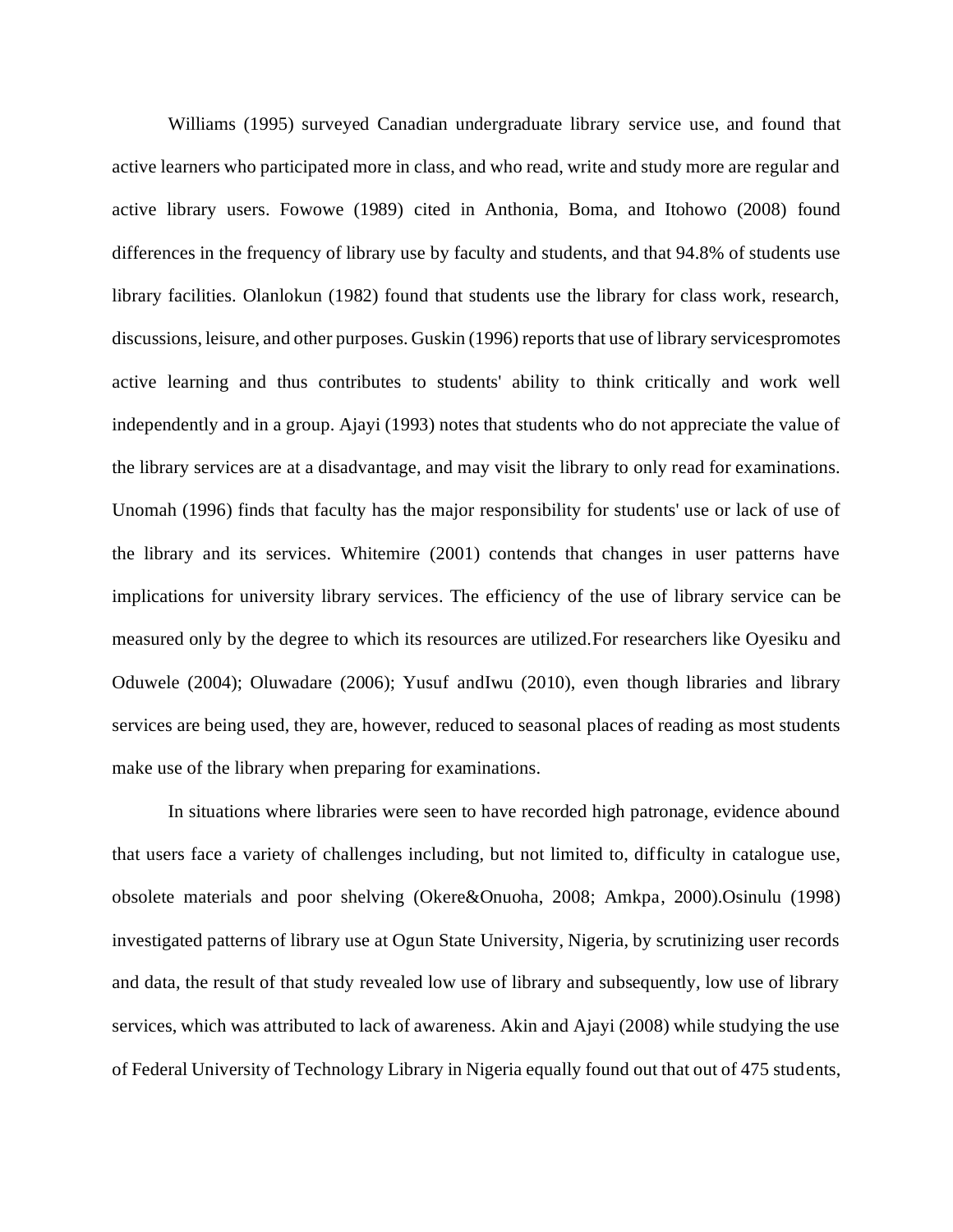only 82 use the library and its services on daily basis.In a study of accessibility and use of library resources/services by undergraduates in Nigerian State University of Technology Oyewusi and Oyeboade (2009) observe that LAUTECH undergraduates appreciate the role of library to their studies. Therefore, university libraries, according to Olofinsawe and Oyeniyi (2010) should build strong collection of information resources/services in physical and digital formats to cater for knowledge requirements of their users. Not all library users do make use of library services, and in some cases students are not aware of the services the library put in place for them.

In Nigerian universities, library services provided to the physically challenged students arelending, referral, current awareness, document delivery, photocopying, bindery, translation, consultancy, on-line database searching, user education, current contents listing, provision of large print materials. Braille collections, Braille machines, provision of talk books, provision of walking stick slot, provision of read loud machine, elevators, provision of ramps at the entrance, technical writing, selective dissemination of information and data processing are other services rendered or that are supposed to be rendered to the physically challenged students. Provision of all these services to the physically challenged users at ease will motivate and encourage their patronage in the library. The physically challenged students in this research work are the deaf and dumb, the blind,or partially sighted and students using wheelchair, crutches and braces for mobility.

Obiozor, Onu and Ugwoegba (2010) noted that physically challenged students find it difficult to use the library especially where the environment is not conducive. The study carried cited examples of the use of stair cases instead of ramps, high or tall shelves instead of the standard 750 – 2000mm shelves, table size and the arrangement of the library itself. In this case, there is need for institutions of learning to have a means of accommodating the physically challenged students by incorporating their information needs into the library settings. The library is a center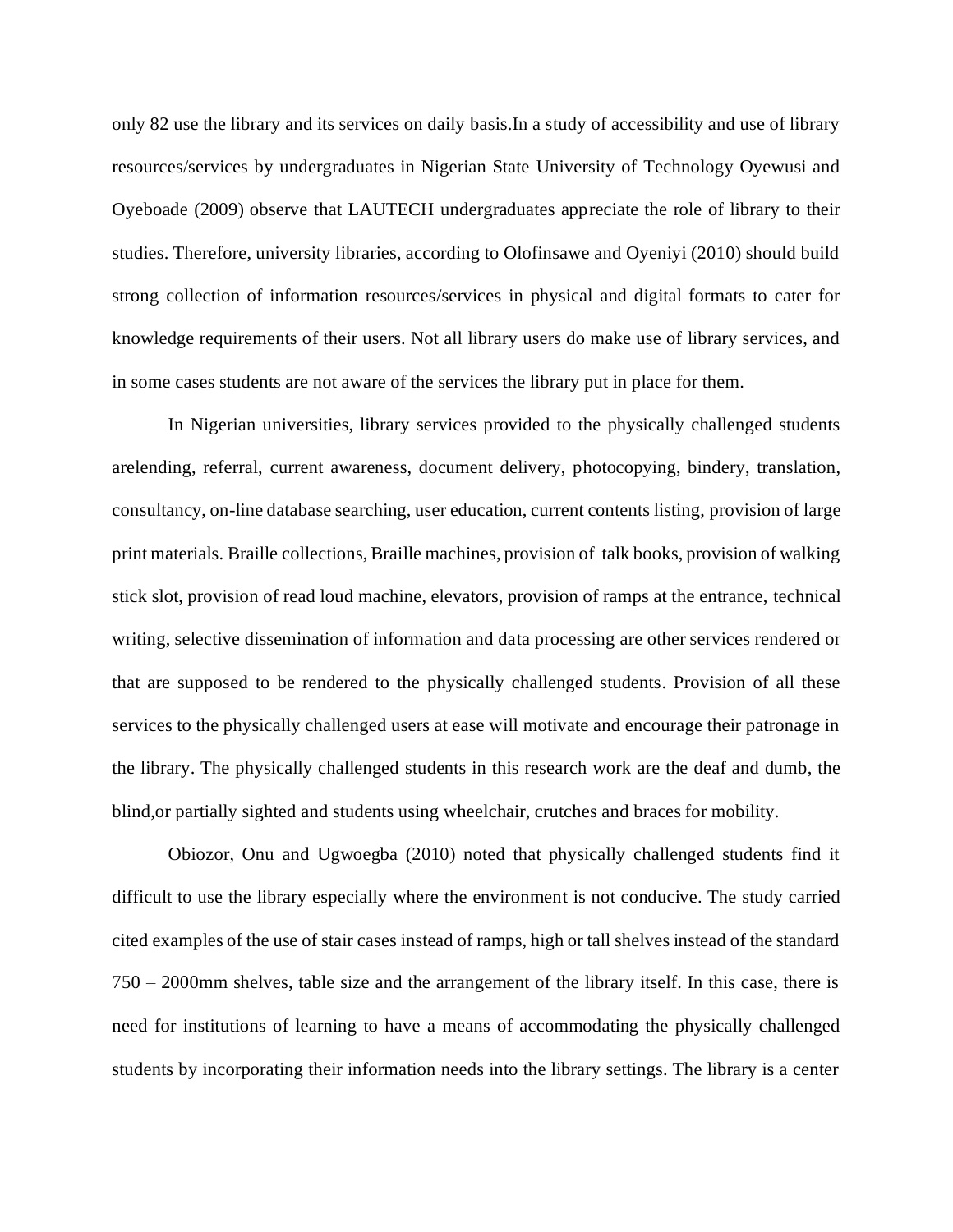that provides information materials or resources that are necessary to the advancement of knowledge and also to ensure that such information resources are used effectively (Ilayaraja&Manohara, 2012). The people that provide users with the information materials or resources needed are referred to as Librarians or Information professionals.

Librarians or Information professionals provide library services that meet expressed and anticipated needs of the researchers, students and administrative staff of any institution especially through innovative technological means.Yuhfen and Liu (2001) commented that libraries started off as store houses, where books were more preserved than utilized and librarians acted like some form of custodians and their interaction with users were minimal, for example, only in locating books and serving users. Presently, academic libraries and librarians play an important role in providing access to information, organizing it, and helping users to find or retrieve the information they need. Librarians / library staff provide the physically challenged users with the services and information they need. In order to fulfill essential role in facilitating research, academic libraries need to identify the ways in which their users access information (Ismail, 2010).Librarians may encounter lot ofchallengesin order to provide the needed services to these classes of users. They need strategies in handling these peculiar users; librarians also need to know the kind of services the physically challenged students need in the library. Physically challenged, disabled, impaired students belong to a group of people with impaired vision, impaired hearing, speech handicaps or with orthopedic or neurological impairments (Cruickshank, cited in Echezona,Osadebo&Asogwa, 2011).Sandhu (2001) described the types of physical challenge to include: mobility, hearing impaired, visually impaired and mentally retarded. Mobility is referred to as the set of people who have reduced function of legs and feet and depends on a wheelchair or other aid for mobility in other to move.Visually impaired implies a total or partial loss of the ability to perceive form using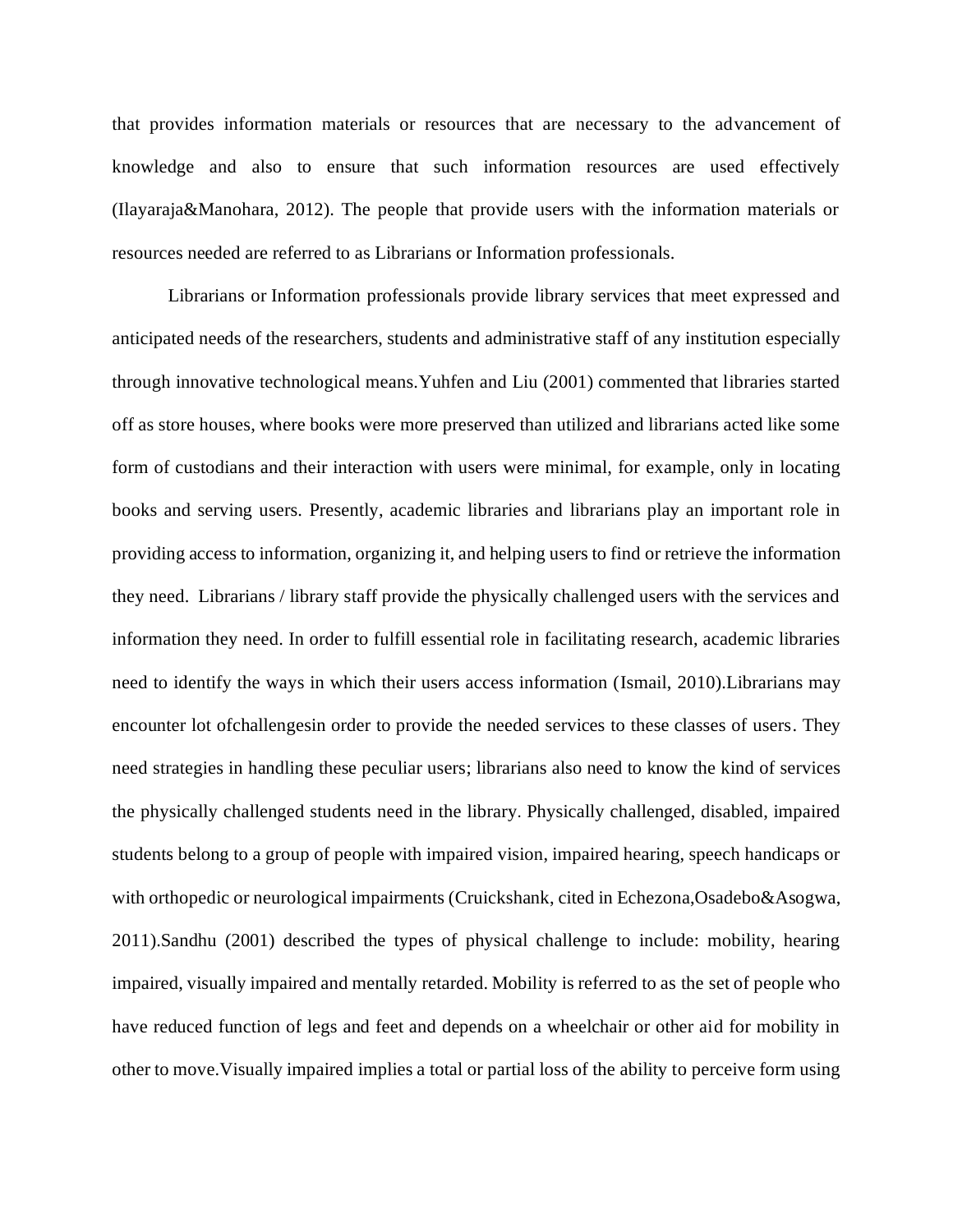ones sight.Hearing impaired: is an impairment that can affect the whole range or only a part of the auditory spectrum.

The physically disabled student in the words of Gunn,Echezona, Osadebo and Asogwa (2011) is one "who suffers physical or sensory impairment, or chronic sickness which could cause educational disadvantages"(p. 13). This in turn may be regarded as the blind, or partially sighted, hearing impairment, serious speech defect, paralyzed limbs or defective control over limbs or bodily functions through congenital or acquired disorder or disease, and requiring continued attention, treatment or care. There are students with physical challenges/disabilities in all parts of the world and at all levels in every society (Anjiode, 2010). The physically challenged has a substantial long-term adverse effect on one's ability to carry out normal day to day activities.

In Nigeria, according to Adamu (2009) cited in Iroeze,Gertrude and Jacintha (2017), there are more than 19 million physically challenged students. Between 75 and 90 percent of them live below poverty line due to years of neglect by the society, especially their lack of access to paid employment. Research by Okoli (2005) revealed that disabled people in Nigeria are living in an environment that is hostile to their yearnings and aspirations. However, through the use of library, they can be rehabilitated, thereby cease to be liability to the society. Libraries as centre of knowledge, whose basic role is to educate the population cannot leave out the physically challenged. The physically challenged needs special library services to limit their obvious inhibitions in the use and exploitation of the information contents of the library. This could be one of the reasons why library for the handicapped was established, to provide information support services to the less privileged in the society.Library services for the physically challenged are therefore defined as collection of information resources and services consisting of alternative formats organized for use by the physically challenged (Lawal-Solarin, 2012). According to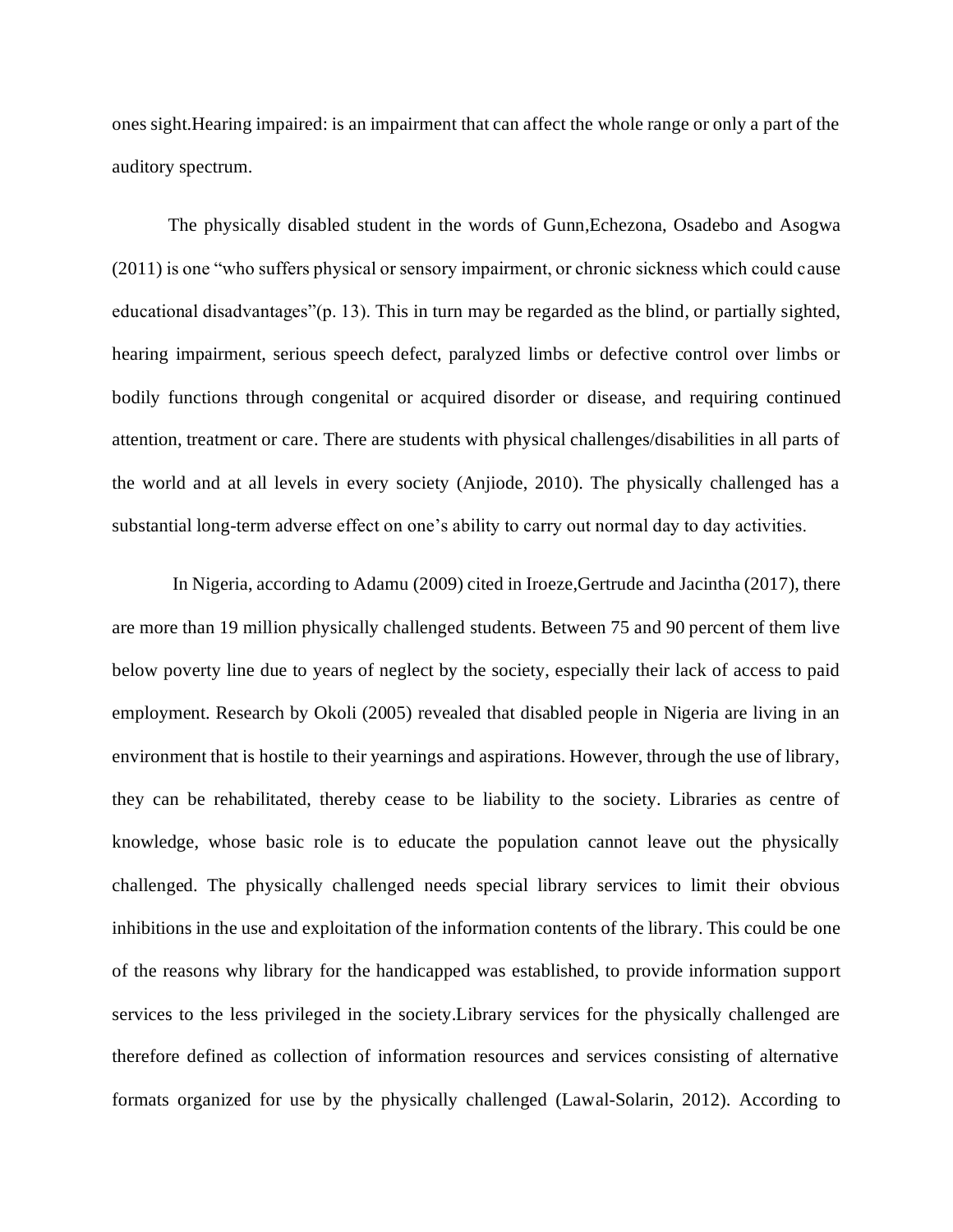Momodu (2013), physically challenged is the term used to describe those individuals with various forms of disabilities like, blindness, deafness, loss or weakness of limbs and mental retardation. However, within the context of libraries, the physically challenged are defined as those whose health problems interfere with learning to such an extent that special services, training equipment, materials or facilities are required.Libraries as centre of knowledge, whose basic role is to educate the population cannot leave out the physically challenged. The physically challenged needs special library services to limit their obvious inhibitions in the use and exploitation of the information contents of the library.

Consequently, library services have become a key element for libraries. The present user's interest is to get the information in need within a given timeframe. Emphasizing the crucial function of a library to its clientele, Lihitkar andRajyalakshmi (2009) argued that one of the main goals of any information system – library inclusive - is to provide pinpointed, exhaustive, and expeditious information service to its users. Popoola andHaliso (2009) in their view see library services as the activities that libraries and their personnel render to meet the information needs of their users. In the study of the use of library services, there are ambiguities concerning "wants" and "needs." One can understand a user wanting (i. e., desiring) something that he or she needs (i.e., which would solve some problem). However, it is less clear why users sometimes do not seem to desire something they need—at least they may not desire it enough to take action. This can be unsettling for librarians who are uniquely situated to know how the library service could be used to satisfy that need. Hence, users are occasionally believed by librarians to be ignorant or idle in the face of opportunity. Many libraries have recognized the need to adapt their resources, services and techniques to the current requirements of users.

### **METHODOLOGY**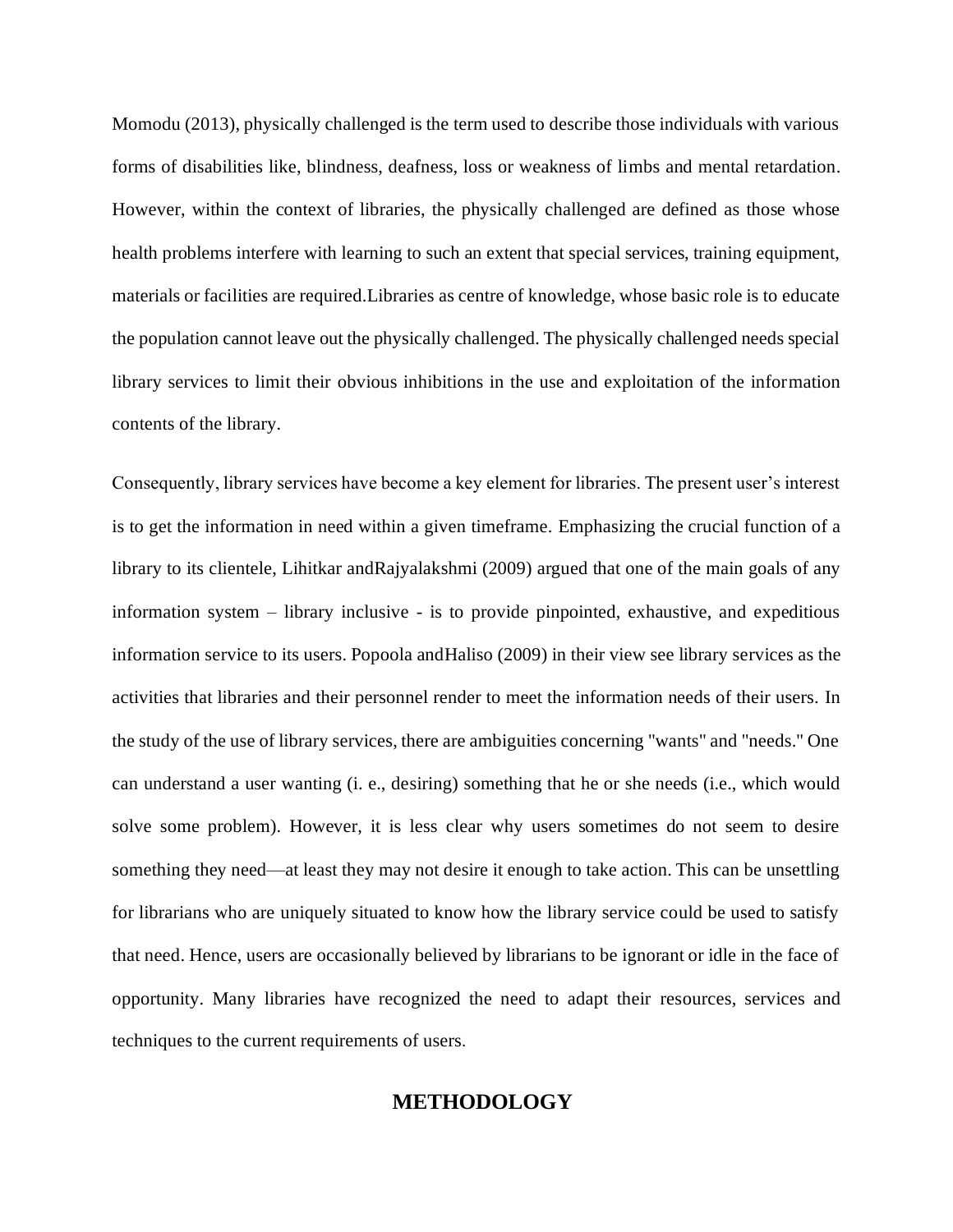Keeping in view the objective of the study, a structured questionnaire was designed and distributed to collect the necessary primary dataamong the physically challenged students in federal universities in South-West, Nigeria who visitedthe library. The survey was conducted during January 2019 to January2020.The population for this study consists of undergraduate students of the universities who frequently visited the library.Only the physically challenged students were given the questionnaire.According to the association of physically challenged students in the University of Ibadan, there are about 70 physically challenged students in the University of Ibadan, also there are about 100 in University of Agriculture, Abeokuta, there are 2 in Federal University, Oye-Ekiti, 47 in the Federal University of Technology, Akure, 63 in the University of Lagos while 20 in ObafemiAwolowo University, Ile-Ife. The total number of all the physically challenged students is Three Hundred and Two (302).

## **FINDINGS AND ANALYSIS**

What the physically challenged students use the library services for**.**

**Table 1: Purpose of Using Library Services**

| <b>Students</b><br>Purpose of<br><b>Using Library</b> | <b>Strongly Agree</b> |      | Agree |      | Disagree |      | Strongly<br>Disagree     |                          | Mean | Std.D |
|-------------------------------------------------------|-----------------------|------|-------|------|----------|------|--------------------------|--------------------------|------|-------|
| Services                                              | Fig                   | $\%$ | Fig   | %    | Fig      | $\%$ | Fig                      | $\%$                     |      |       |
| To carryout                                           |                       |      |       |      |          |      |                          |                          | 3.34 | 0.76  |
| research                                              | 126                   | 50.4 | 87    | 34.8 | 33       | 13.2 | $\overline{4}$           | 1.6                      |      |       |
| To read my                                            |                       |      |       |      |          |      |                          |                          |      |       |
| notebook                                              | 107                   | 42.8 | 100   | 40.4 | 39       | 15.6 | $\overline{4}$           | 1.6                      | 3.24 | 0.77  |
| To read library                                       |                       |      |       |      |          |      |                          |                          |      |       |
| information                                           | 73                    | 29.2 | 151   | 60.4 | 20       | 8.0  | 6                        | 2.4                      | 3.16 | 0.66  |
| materials                                             |                       |      |       |      |          |      |                          |                          |      |       |
| (Textbooks,                                           |                       |      |       |      |          |      |                          |                          |      |       |
| Journals e.t.c)                                       |                       |      |       |      |          |      |                          |                          |      |       |
| To access                                             |                       |      |       |      |          |      |                          |                          |      |       |
| internet using                                        | 52                    | 20.8 | 117   | 46.8 | 81       | 32.4 | $\overline{\phantom{a}}$ | $\overline{\phantom{0}}$ | 2.88 | 0.72  |
| library                                               |                       |      |       |      |          |      |                          |                          |      |       |
| computers                                             |                       |      |       |      |          |      |                          |                          |      |       |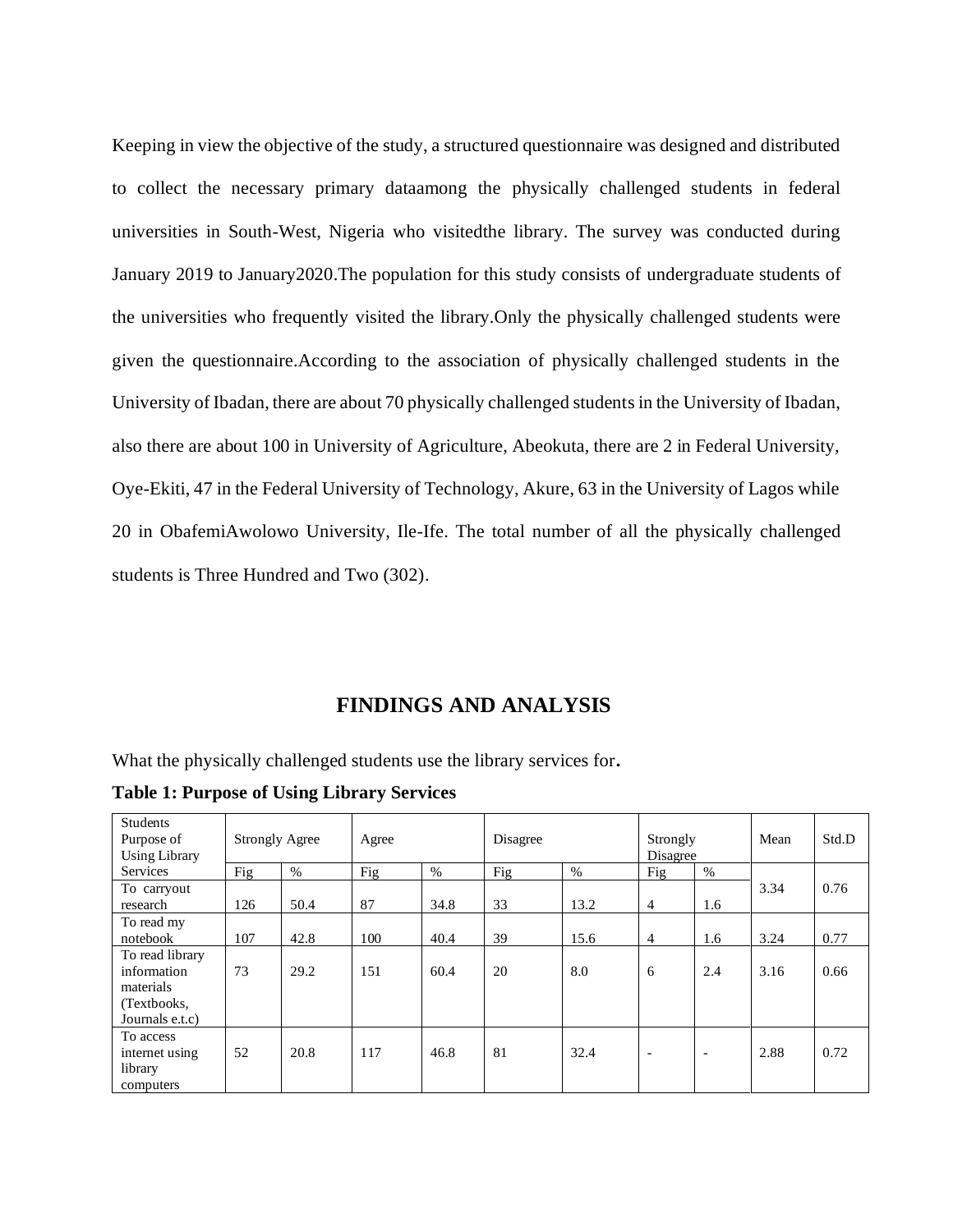| To access<br>internet using<br>my mobile<br>phone / laptop | 61 | 24.4 | 104 | 41.6 | 43  | 17.2 | 42                       | 16.8                     | 2.74 | 1.01 |
|------------------------------------------------------------|----|------|-----|------|-----|------|--------------------------|--------------------------|------|------|
| To consult<br>reference<br>materials                       | 47 | 18.8 | 90  | 36.0 | 113 | 45.2 | $\overline{\phantom{a}}$ | $\overline{\phantom{0}}$ | 2.74 | 1.01 |
| For relaxation                                             | 41 | 16.4 | 119 | 47.6 | 80  | 32.0 | 10                       | 4.0                      | 2.76 | 0.77 |
| <b>Average Mean&amp; SD scores</b>                         |    |      |     |      |     |      |                          |                          | 2.98 | 0.78 |

#### **\*\*\*Decision Rule for Table 1 is as presented below, Mean and its meaning:**

| $1.00 - 1.49$ | <b>Strongly Disagree</b> |
|---------------|--------------------------|
| $1.5 - 2.49$  | Disagreed                |
| $2.5 - 3.49$  | Agreed                   |
| $3.5 - 4$     | <b>Strongly Agree</b>    |

It was observed from Table 1 that majority of the physically challenged students use the library for the purpose of carrying out research and it is ranked the best with a mean value of 3.34 on a scale of 4, next are those that are using the library for reading of their notebooks with a mean score of 3.24.

Also, the table shows other groups of physically challenged students who use the library for the purpose of reading library information materials (such as Textbooks, Journals etc) with the mean value of 3.16. The average mean value results (Mean=2.98 on a scale of 4) from the above table implies that all the factors stated under the purpose of using library services are more preferred and agreed with as the purposes of using the university library in South-West, Nigeria.

In the area of standard deviation results interpretation for the purpose of using the library, it can be seen that reading library information materials is more consistent with a standard deviation of 0.66. Others are also consistent except one that says "To access internet using my mobile phone/laptop" and 'to consult reference material" which have a standard deviation of 1.01 each.

#### **Table 2: Typeof library services used by the physically challenged students**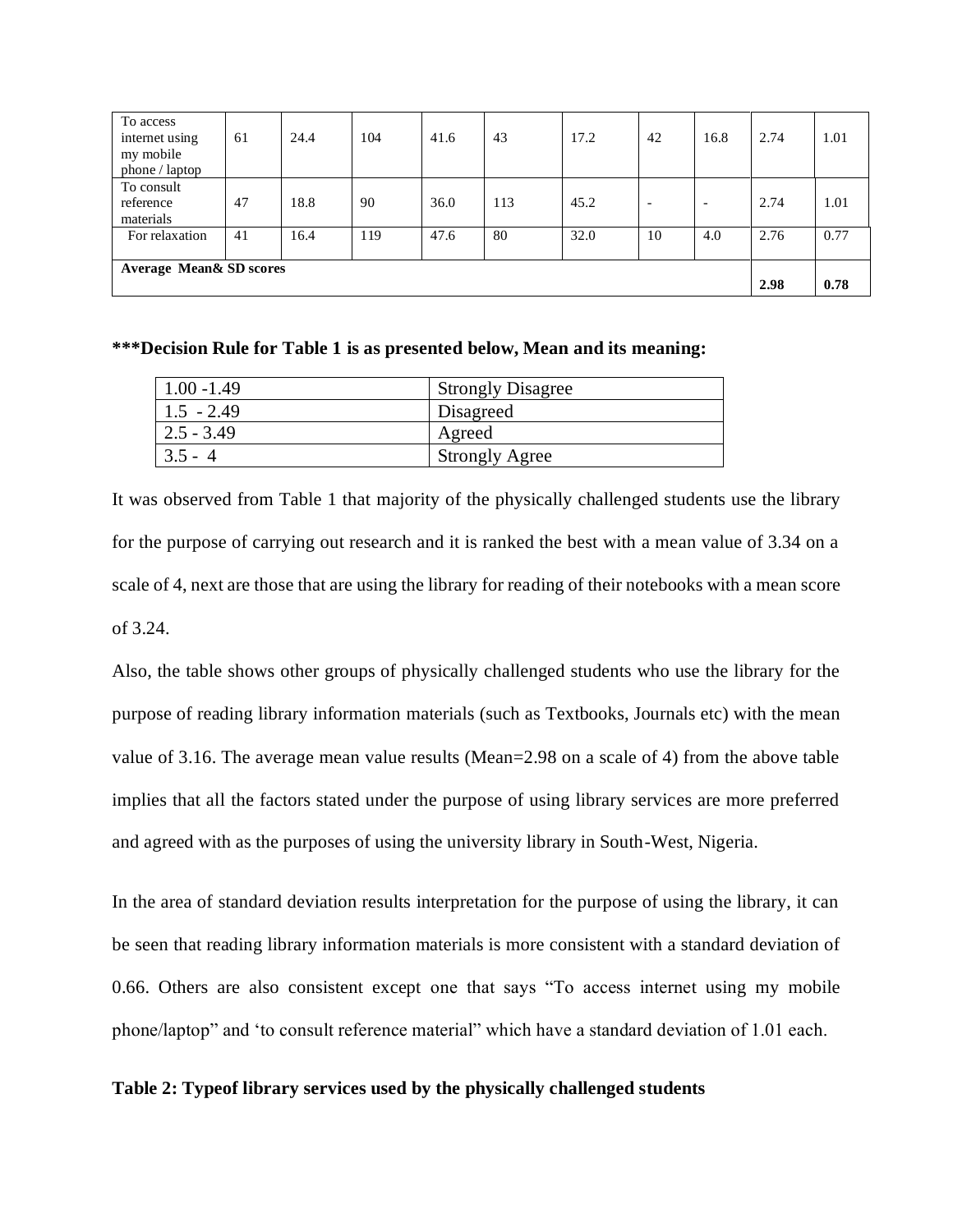| Type of Library<br>Services Used    | Every time               | <b>Almost Every</b><br>time |                |      | Sometimes |      | Almost<br>Never |      | Never          |         | Std. D |          |
|-------------------------------------|--------------------------|-----------------------------|----------------|------|-----------|------|-----------------|------|----------------|---------|--------|----------|
|                                     | Fig                      | $\%$                        | Fig            | $\%$ | Fig       | $\%$ | Fig             | $\%$ | igF            | $\%$    |        |          |
| Lending                             |                          |                             |                |      |           |      |                 |      |                |         |        |          |
| Services                            | 32                       | 12.8                        | 37             | 14.8 | 15.1      | 60.4 | 24              | 9.6  | 6              | 2.4     | 3.26   | 0.89     |
| Referral Services                   | 32                       | 12.8                        | 61             | 24.4 | 63        | 25.2 | 81              | 32.4 | 13             | 5.2     | 3.07   | 1.13     |
| <b>Current Awareness</b>            |                          |                             |                |      |           |      |                 |      |                |         |        |          |
| Service                             | $\overline{4}$           | 1.6                         | 88             | 35.2 | 136       | 54.4 | 13              | 5.2  | 9              | 3.6     | 3.26   | 0.74     |
| Document delivery                   | $\overline{a}$           | $\overline{a}$              | 67             | 26.8 | 83        | 33.2 | 85              | 34.0 | 15             | 6.0     | 2.81   | 0.90     |
| Photocopying                        |                          |                             |                |      |           |      |                 |      |                |         |        |          |
| services                            | 21                       | 8.4                         | 73             | 29.2 | 90        | 36.0 | 62              | 24.8 | 4              | 1.6     | 3.18   | 0.95     |
| <b>Bindery</b> services             |                          |                             |                |      |           |      |                 |      |                |         |        |          |
|                                     | 2                        | 0.8                         | 134            | 53.6 | 67        | 26.8 | 43              | 17.2 | $\overline{4}$ | 1.6     | 3.35   | 0.83     |
| <b>Translation services</b>         |                          |                             |                |      |           |      |                 |      |                |         |        |          |
|                                     | 2                        | 0.8                         | 99             | 39.6 | 103       | 41.2 | 40              | 16.0 | 6              | 2.4     | 3.20   | 0.80     |
| Consultancy                         |                          |                             |                |      |           |      |                 |      |                |         |        |          |
| services                            | 81                       | 32.4                        | 84             | 33.6 | 19        | 7.6  | 62              | 24.8 | $\overline{4}$ | 1.6     | 3.70   | 1.21     |
|                                     |                          |                             |                |      |           |      |                 |      |                |         |        |          |
| Online database                     | 34                       | 13.6                        | 104            | 41.6 | 89        | 35.6 | 17              | 6.8  | 6              | 2.4     |        | 0.89     |
| searching Service<br>User education |                          |                             |                |      |           |      |                 |      |                |         | 3.57   |          |
| service                             | 56                       | 22.4                        | 121            | 48.4 | 24        | 9.6  | 41              | 16.4 | 8              | 3.2     | 3.70   | 1.09     |
| Current content                     |                          |                             |                |      |           |      |                 |      |                |         |        |          |
| listing                             | 77                       | 30.8                        | 32             | 12.8 | 71        | 28.4 | 20              | 8.0  | 50             | 20.0    | 3.26   | 1.47     |
| large print materials               |                          |                             |                |      |           |      |                 |      |                |         |        |          |
|                                     | 53                       | 21.2                        | 56             | 22.4 | 37        | 14.8 | 43              | 17.2 | 61             | 24.4    | 2.99   | 1.49     |
| <b>Braille collections</b>          |                          |                             |                |      |           |      |                 |      |                |         |        |          |
|                                     | $\blacksquare$           | $\overline{\phantom{a}}$    | 110            | 44.0 | 60        | 24.0 | 19              | 7.6  | 61             | 24.4    | 2.88   | 1.22     |
| <b>Braille</b> machines             |                          |                             |                |      |           |      |                 |      |                |         |        |          |
|                                     | $\mathfrak{2}$           | 0.8                         | 20             | 8.0  | 80        | 32.0 | 94              | 37.6 | 54             | 21.6    | 2.29   | 0.92     |
| Talking books                       |                          |                             |                |      |           |      |                 |      |                |         |        |          |
|                                     | 32                       | 12.8                        | $\overline{2}$ | 0.8  | 101       | 40.4 | 36              | 14.4 | 79             | 31.6    | 2.49   | 1.29     |
| Walking stick slot                  |                          |                             |                |      |           |      |                 |      |                |         |        |          |
|                                     | 32                       | 12.8                        | $\overline{c}$ | 0.8  | 75        | 30.0 | 66              | 26.4 | 75             | 30.0    | 2.40   | 1.28     |
| Read loud machine                   |                          |                             |                |      |           |      |                 |      |                |         |        |          |
|                                     | 34                       | 13.6                        | 42             | 16.8 | 63        | 25.2 | 57              | 22.8 | 54             | 21.6    | 2.78   | 1.33     |
| Elevators                           | 9                        | 3.6                         | 35             | 14.0 | 66        | 26.4 | 80              | 32.0 | 60             | 24.0    | 2.41   | 1.11     |
| Ramps at the                        |                          |                             |                |      |           |      |                 |      |                |         |        |          |
| entrance                            | $\overline{\phantom{a}}$ | $\overline{\phantom{0}}$    | 32             | 12.8 | 152       | 60.8 | $58\,$          | 23.2 | $8\,$          | $3.2\,$ | 2.83   | $0.68\,$ |
| Technical writing                   | $\overline{\phantom{a}}$ |                             | 58             | 23.2 | 118       | 47.2 | 66              | 26.4 | 8              | 3.2     | 2.90   | 0.79     |
|                                     |                          |                             |                |      |           |      |                 |      |                |         |        |          |
| Selective                           |                          |                             |                |      |           |      |                 |      |                |         |        |          |
| dissemination of                    | 21                       | 8.4                         | 34             | 13.6 | 145       | 58.0 | 34              | 13.6 | 16             | 6.4     | 3.02   | 1.04     |
| information                         |                          |                             |                |      |           |      |                 |      |                |         |        |          |
|                                     |                          |                             |                |      |           |      |                 |      |                |         |        |          |
| <b>Average Mean &amp; SD scores</b> |                          |                             |                |      |           |      |                 |      |                |         | 3.02   | 1.04     |

## **Decision Rule for Table 2 is as presented below, Mean and its equivalence:**

| $1.00 - 1.49$ | Never/Almost Never |
|---------------|--------------------|
| $1.5 - 2.49$  | Sometimes          |
| $2.5 - 3.45$  | Almost every time  |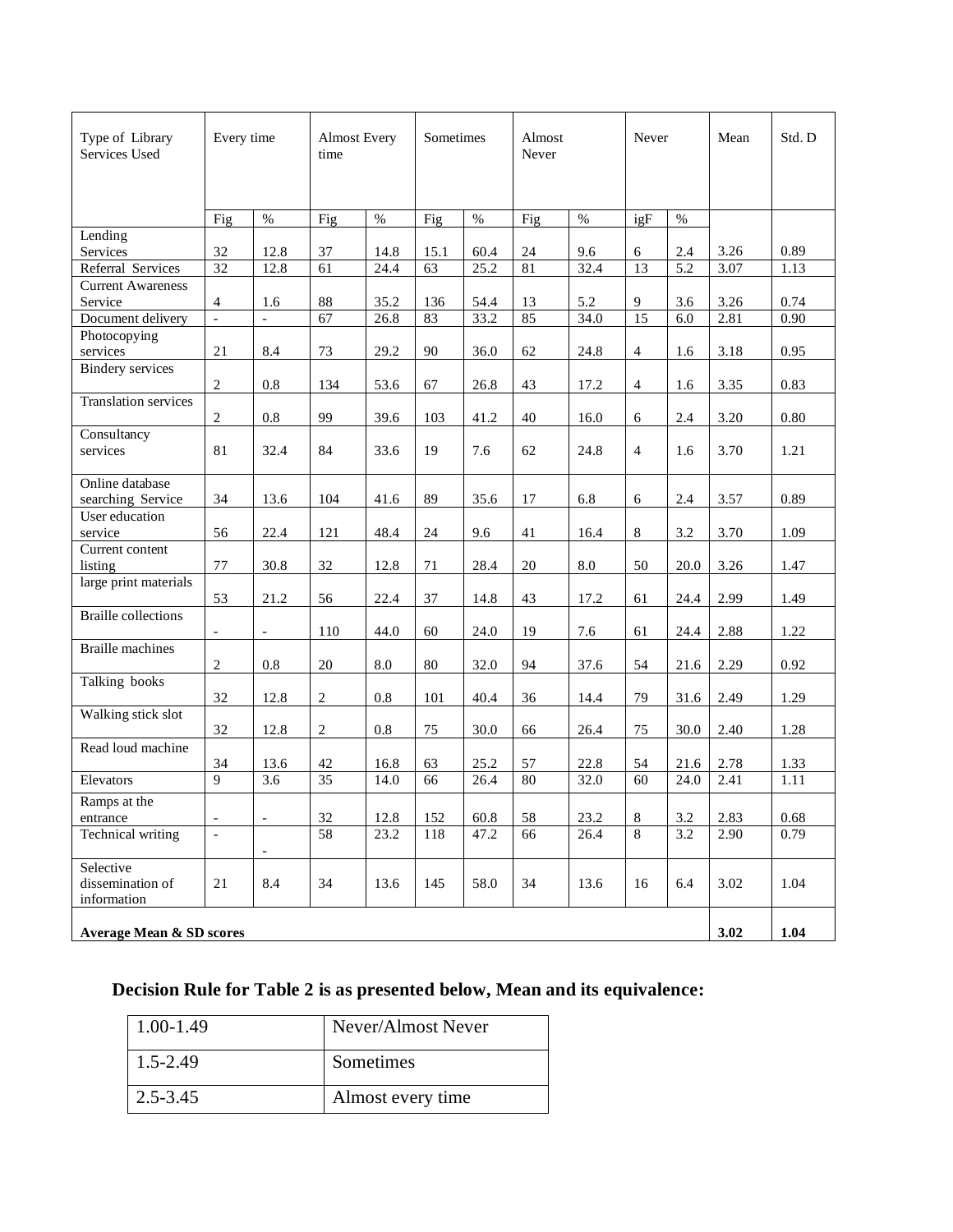|  | 1ma<br><br>$\overline{\phantom{a}}$<br>$\overline{\phantom{0}}$ |
|--|-----------------------------------------------------------------|
|--|-----------------------------------------------------------------|

The result on Table 2 shows the type of library services used by the physically challenged students. The study reveals that the frequently used library service by the physically challenged students is user education service and consultancy service with the mean value of 3.70 each. These were followed by online database searching service which has the mean result of 3.57. The least in use is the Braille machine with a mean score of 2.99. Other rarely used services are talking books (Mean=2.49), walking stick slot (Mean = 2.40), and Braille collections (Mean=2.88) all on a scale of 4. User education service and consultancy service is used every time by the physically challenged students in Federal Universities in South-West Nigeria. From their mean scores, the consultancy service, users' education service, bindery service, translation service, current content listing and photocopying service suggest that they have positive effect on students' " frequent use of library services by physically challenged students". The finding in the Table answered the research question two.

| Userssatisfaction<br>of Library<br>Services | Highly<br>Satisfied      |                          | Satisfied |      | Sometimes<br>Satisfied |      | Never<br>Satisfied |      | N <sub>0</sub><br>Response |      | Mean | Std.D |
|---------------------------------------------|--------------------------|--------------------------|-----------|------|------------------------|------|--------------------|------|----------------------------|------|------|-------|
|                                             | Fig                      | $\%$                     | Fig       | $\%$ | Fig                    | $\%$ | Fig                | $\%$ | Fig                        | $\%$ |      |       |
| Lending                                     |                          |                          |           |      |                        |      |                    |      |                            |      |      |       |
| Services                                    | 32                       | 12.8                     | 37        | 14.8 | 15.1                   | 60.4 | 24                 | 9.6  | 6                          | 2.4  | 3.26 | 0.89  |
| Referral                                    |                          |                          |           |      |                        |      |                    |      |                            |      |      |       |
| Services                                    | 32                       | 12.8                     | 61        | 24.4 | 63                     | 25.2 | 81                 | 32.4 | 13                         | 5.2  | 3.07 | 1.13  |
| Current                                     |                          |                          |           |      |                        |      |                    |      |                            |      |      |       |
| Awareness                                   | $\overline{4}$           | 1.6                      | 88        | 35.2 | 136                    | 54.4 | 13                 | 5.2  | 9                          | 3.6  | 3.26 | 0.74  |
| Service                                     |                          |                          |           |      |                        |      |                    |      |                            |      |      |       |
| Document                                    |                          |                          |           |      |                        |      |                    |      |                            |      |      |       |
| delivery                                    | $\overline{\phantom{a}}$ | $\overline{\phantom{a}}$ | 67        | 26.8 | 83                     | 33.2 | 85                 | 34.0 | 15                         | 6.0  | 2.81 | 0.90  |
| Photocopying                                |                          |                          |           |      |                        |      |                    |      |                            |      |      |       |
| services                                    | 21                       | 8.4                      | 73        | 29.2 | 90                     | 36.0 | 62                 | 24.8 | $\overline{4}$             | 1.6  | 3.18 | 0.95  |
| <b>Bindery services</b>                     |                          |                          |           |      |                        |      |                    |      |                            |      |      |       |
|                                             | $\overline{2}$           | 0.8                      | 134       | 53.6 | 67                     | 26.8 | 43                 | 17.2 | $\overline{4}$             | 1.6  | 3.35 | 0.83  |
| Translation                                 |                          |                          |           |      |                        |      |                    |      |                            |      |      |       |
| services                                    | 2                        | 0.8                      | 99        | 39.6 | 103                    | 41.2 | 40                 | 16.0 | 6                          | 2.4  | 3.20 | 0.80  |

**Table 3: Level of satisfaction of users towards library resources and services**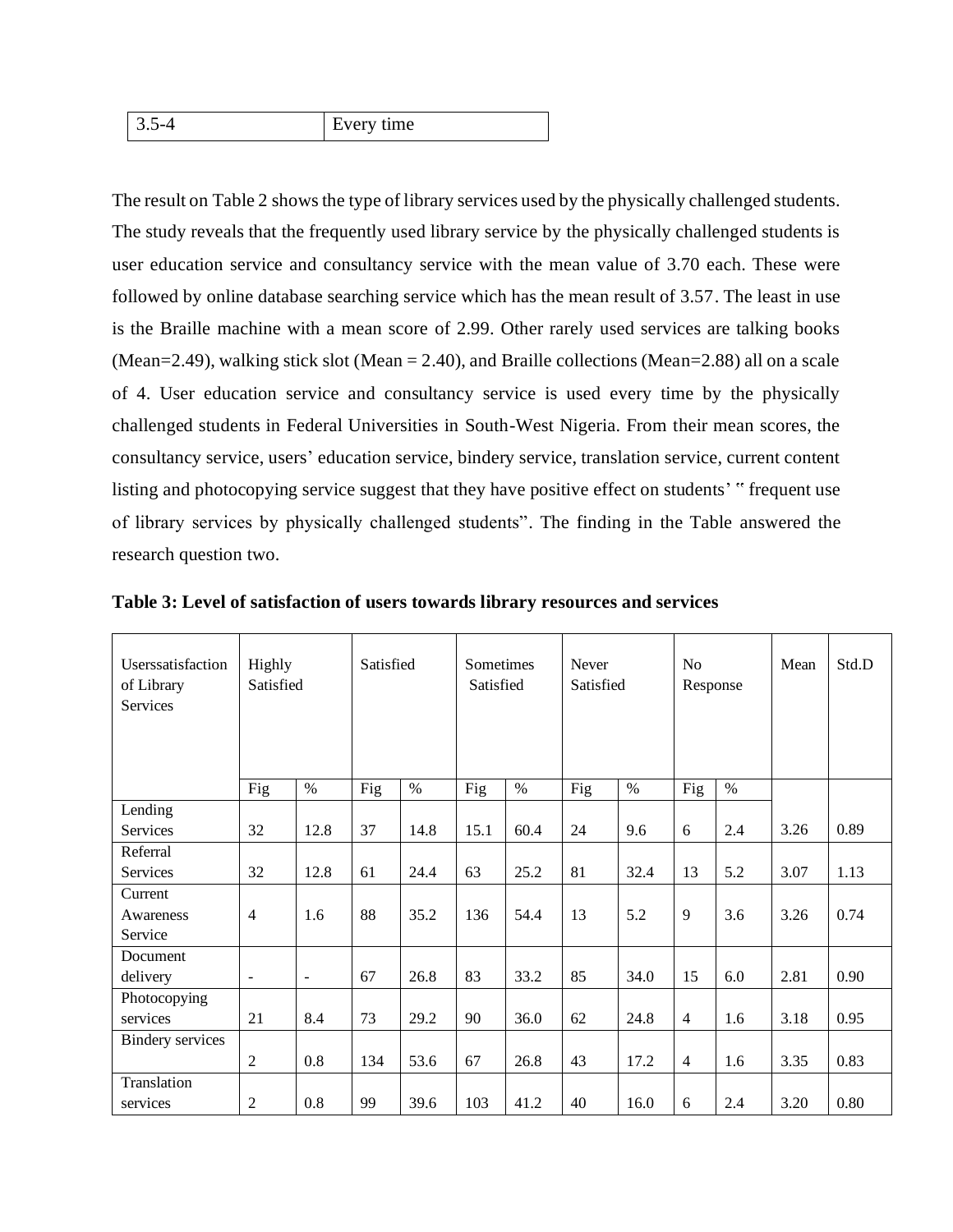| Consultancy<br>services                 | 81                       | 32.4           | 84             | 33.6 | 19  | 7.6  | 62 | 24.8 | $\overline{4}$ | 1.6  | 3.70 | 1.21 |
|-----------------------------------------|--------------------------|----------------|----------------|------|-----|------|----|------|----------------|------|------|------|
| Online database<br>searching<br>Service | 34                       | 13.6           | 104            | 41.6 | 89  | 35.6 | 17 | 6.8  | 6              | 2.4  | 3.57 | 0.89 |
| User education                          |                          |                |                |      |     |      |    |      |                |      |      |      |
| service                                 | 56                       | 22.4           | 121            | 48.4 | 24  | 9.6  | 41 | 16.4 | 8              | 3.2  | 3.70 | 1.09 |
| Current content                         |                          |                |                |      |     |      |    |      |                |      |      |      |
| listing                                 | 77                       | 30.8           | 32             | 12.8 | 71  | 28.4 | 20 | 8.0  | 50             | 20.0 | 3.26 | 1.47 |
| large print                             |                          |                |                |      |     |      |    |      |                |      |      |      |
| materials                               | 53                       | 21.2           | 56             | 22.4 | 37  | 14.8 | 43 | 17.2 | 61             | 24.4 | 2.99 | 1.49 |
| <b>Braille</b>                          |                          |                |                |      |     |      |    |      |                |      |      |      |
| collections                             | $\overline{\phantom{a}}$ | $\Box$         | 110            | 44.0 | 60  | 24.0 | 19 | 7.6  | 61             | 24.4 | 2.88 | 1.22 |
| <b>Braille</b> machines                 |                          |                |                |      |     |      |    |      |                |      |      |      |
|                                         | $\sqrt{2}$               | 0.8            | 20             | 8.0  | 80  | 32.0 | 94 | 37.6 | 54             | 21.6 | 2.29 | 0.92 |
| <b>Text Book</b>                        |                          |                |                |      |     |      |    |      |                |      |      |      |
|                                         | 32                       | 12.8           | $\overline{2}$ | 0.8  | 101 | 40.4 | 36 | 14.4 | 79             | 31.6 | 2.49 | 1.29 |
| Reference                               |                          |                |                |      |     |      |    |      |                |      |      |      |
| Service                                 | 32                       | 12.8           | $\overline{2}$ | 0.8  | 75  | 30.0 | 66 | 26.4 | 75             | 30.0 | 2.40 | 1.28 |
| Read loud                               |                          |                |                |      |     |      |    |      |                |      |      |      |
| machine                                 | 34                       | 13.6           | 42             | 16.8 | 63  | 25.2 | 57 | 22.8 | 54             | 21.6 | 2.78 | 1.33 |
| Elevators                               |                          |                |                |      |     |      |    |      |                |      |      |      |
|                                         | 9                        | 3.6            | 35             | 14.0 | 66  | 26.4 | 80 | 32.0 | 60             | 24.0 | 2.41 | 1.11 |
| Ramps at the                            |                          |                |                |      |     |      |    |      |                |      |      |      |
| entrance                                | $\overline{a}$           | $\Box$         | 32             | 12.8 | 152 | 60.8 | 58 | 23.2 | $8\,$          | 3.2  | 2.83 | 0.68 |
| Technical writing                       |                          |                |                |      |     |      |    |      |                |      |      |      |
|                                         | $\blacksquare$           | $\blacksquare$ | 58             | 23.2 | 118 | 47.2 | 66 | 26.4 | $8\,$          | 3.2  | 2.90 | 0.79 |
| Selective                               |                          |                |                |      |     |      |    |      |                |      |      |      |
| dissemination of                        | 21                       | 8.4            | 34             | 13.6 | 145 | 58.0 | 34 | 13.6 | 16             | 6.4  | 3.02 | 1.04 |
| information                             |                          |                |                |      |     |      |    |      |                |      |      |      |
|                                         |                          |                |                |      |     |      |    |      |                |      |      |      |
| <b>Average Mean &amp; SD scores</b>     |                          |                |                |      |     |      |    |      |                |      | 3.02 | 1.04 |

**Decision Rule for Table 3 is as presented below, Mean and its equivalence:**

| $-1.49$<br>1.0 | <b>Highly Satisfied</b> |
|----------------|-------------------------|
| $1.5 - 2.49$   | Satisfied               |
| $2.5 - 3.45$   | Sometime Satisfied      |
| $3.5 - 4$      | Dissatisfied            |

The result on Table3shows the level of satisfactionthe physically challenged students derived when using the library services provided. The study reveals the library service the physically challenged students derived satisfaction with most are user education service and consultancy service with the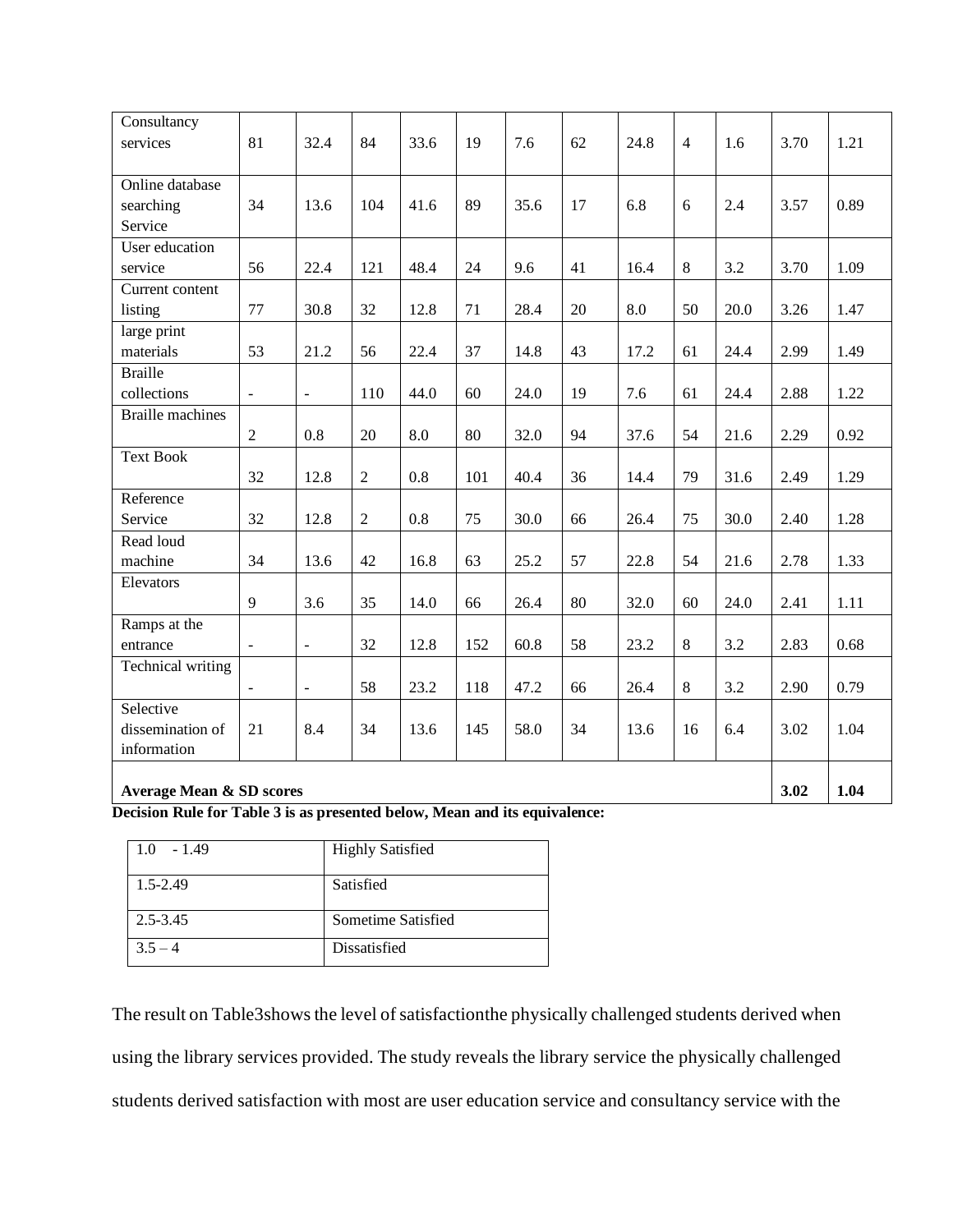mean value of 3.70 each. This is followed by online database searching service which has the mean result of 3.57. The least in satisfaction is the Braille machine with a mean score of 2.99. Other rarely used services are talking books (Mean=2.49), walking stick slot (Mean = 2.40), and Braille collections (Mean=2.88) all on a scale of 4. The physically challenged students in Federal Universities in South-West Nigeriaare highly satisfied with user education service and consultancy service. From their mean scores, the consultancy service, users education service, bindery service, translation service, current content listing and photocopying service suggest that they are satisfied with the services. The finding in Table 3 has answered the research question three.

#### **Conclusion**

The study has succeeded in investigating the library services and user's satisfaction: the physically challenged students in the federal universities. Based on the study, it was revealed that the physically challenged students are aware of various services rendered in the university library. Advisory service and Consultancy service is the most used services. Photocopying and lending of library materials is also used by the physically challenged students, followed by the use of joystick. The major problems facing the physically challenged students in the use of library services are current awareness service, inadequacy of relevant materials, problem of entering the library because of stair cases, lack of current books and journals. Like-wise, inconstant power supply is also identified.

#### **5.3 Recommendations**

Based on the findings that were revealed in this study, the following recommendations are hereby proffered as the way forward:

1. There is need for Federal University Libraries to lay more emphasis on current awareness services. Adequate survey of user's satisfaction should be carried out frequently to determine the value of services and the area that needs improvement. The library management should frequently organize library programmes that will be creating awareness to users on various services being rendered in the library. This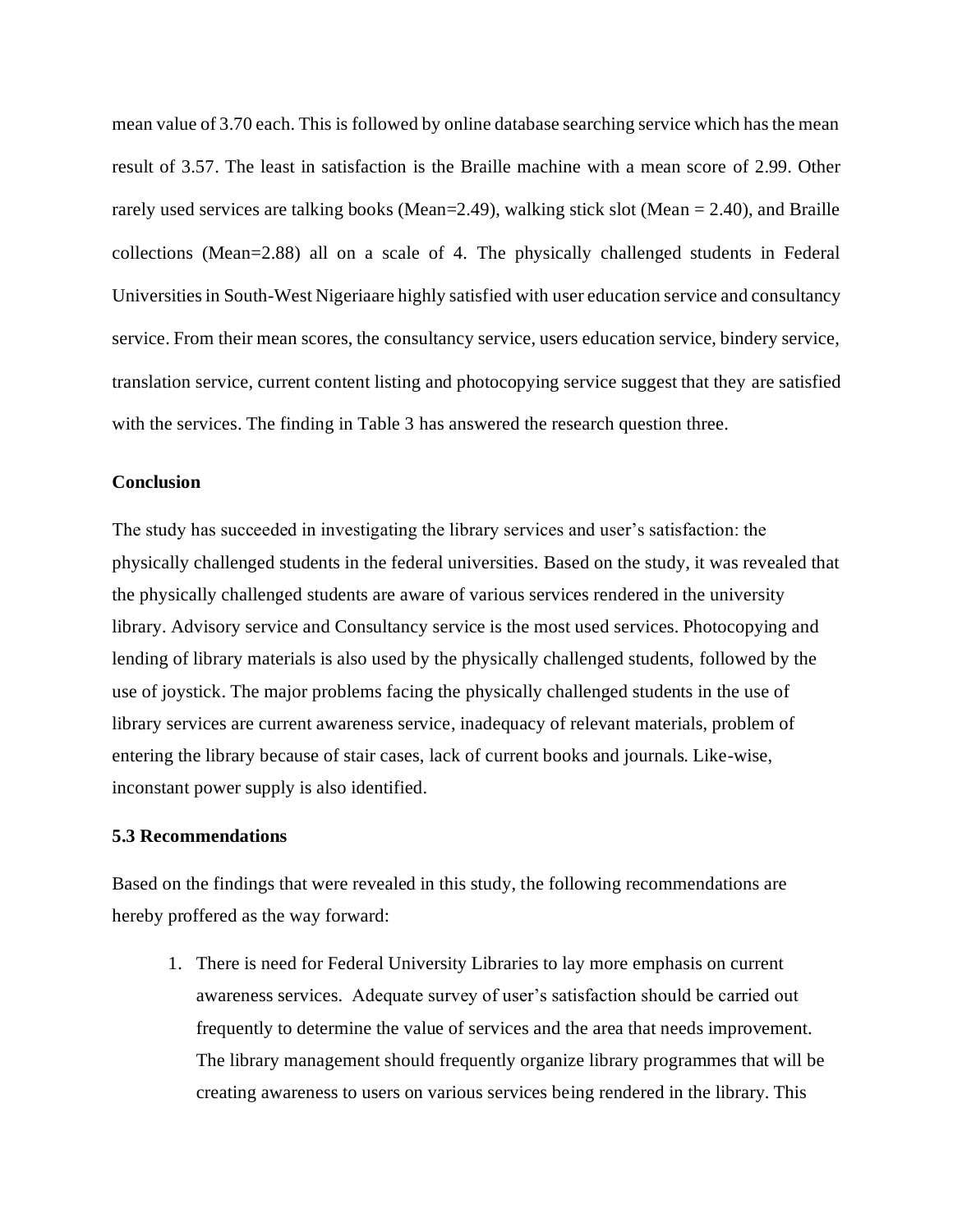will assist in promoting the image of the library thereby users (especially the physically challenged users) will be aware of various benefits they can derive from using the library services.

- 2. The library management must ensure that there is provision of ramps and elevators as these will help for easy movement of the physically challenged students.
- 3. The Library management should ensure that all library staff is trained on how to serve every library users irrespective of their challenges.
- 4. Physically challenged students are easily intimidated when they do not get the response properly so to make them familiar with the resources librarian should be more friendly, co-operative and helpful.

#### **References**

- Adamu,S. (2009).New life for the Physically Challenged, In: Anjiode, K. (2010).Information resources and services to physically challenged in Plateau State Special EducationalInstitutions*.Samaru Journal of Information Studies*.*10*(102)1-11.
- Ainscow, M.&Sebba, J. (1996). International Developments in Inclusive education. Mapping the issues.*Cambridge Journal of Education26* (1)
- Ajayi, K. (1993). Library and information services for educational development in Nigeria. Lecture delivered at the annual lecture of the Nigerian Library Association (Ogun state chapter, UNAAB, Abeokuta)
- Akbar, H. (2006). Self-Concept of Physically Challenged Adolescents.*Journal of the Indian Academy of Applied Psychology*.*32* (1): 43-46.
- Akin, A. O. &Ajayi, P. O. (2008). Students' utilization of academic libraries in Nigeria: A casestudy of Federal University of Technology, Akure between year 2001-2005. *Asian Journal of Information Technology7*(5):172-174
- Alamu, S.O. (1991). Assessment of Women's Contribution to Fishing Industry and Fish Marketing in Kanji Lake Basin. Annual Report National Institute for Freshwater Fisheries Research.NewBussa, Nigeria, 184-190

Alqaryouti, I.A. (2010). Inclusion the disabled students in higher education in Oman. *International Journal for CrossDisciplinary Subjects in Education*.*1*(4): 216-222.

Amkpa, S. A. (2000). Students' Use of University of Maiduguri Library: An evaluative study.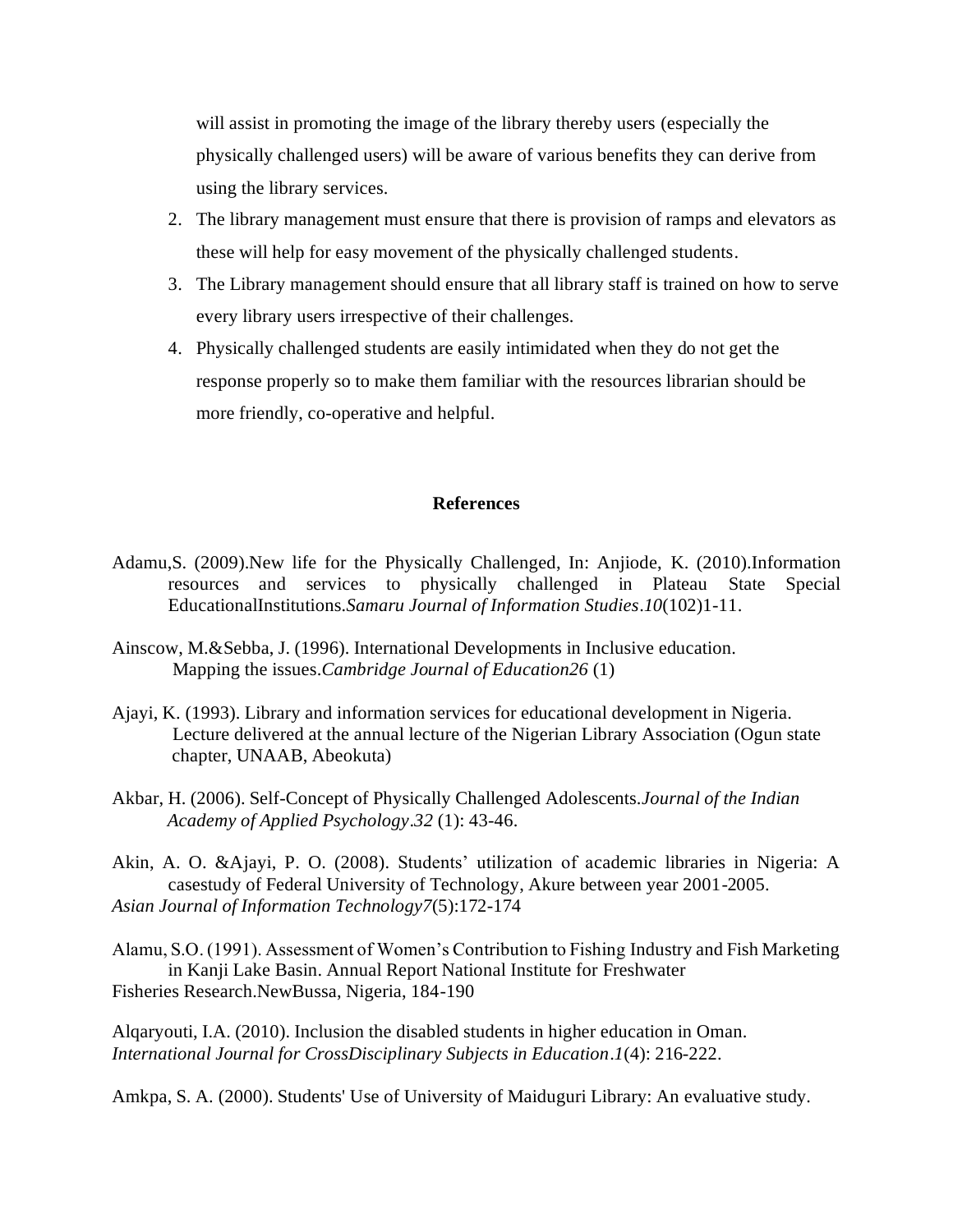*Gateway Library Journal* 2 & 3:70-80.

Anjiode, K.S. (2010) Information Resources and Services to Physically Challenge in Plateau State Special Education Institute.Samaru*Journal of Information Studies*.**10** (1&2): 1-11

Anthonia, E.O, Boma, B.O &Itohowo, H. (2008) Student Characteristics and Use of Library Services in the University of Uyo.*Library Philosophy and Practice*. Retrieved Dec10, 2019 from<http://digitalcommons.unl.edu/libphilprac/173/>

- Cruickshank,W.M, & Johnson, O. G(2011)Education of exceptional Children andYouth. 3rded. New Jersey: Prentice Hall. p5.
- Das, A.K., Kuvini, A. B. & Desai.I.P. (2013). Inclusive education in India: are the teachers Prepared. *International Journal of Special Education*, 28(1): 27-36.
- Echezona, R.I., Osadebe, N.&Asogwa, B.E (2011). Library Services to the Physically Challenged: Nature, Challenges and Strategies. *Journal of Applied Information Science and Technology.*5
- Ekwelem, V. O. (2013). Library Services to Disabled Students in the Digital Era: Challenges for Outcome Assessment. *Library Philosophy and Practice,* 4
- Fowowe, S.O. (1989). Students' use of an academic library: A survey at the University of Ilorin Libraries. Nigerian libraries and information science reviews, 7(1) 47- 57.
- Guskin,A.E.(1996). Facing the future. Change, 28(4): 26-38.
- Ilayaraja, M.&Monoharan, A. (2012). An empirical study on Library and Information Services to (PCS) physically challenged students in the University Library. *Asian Journal of Marketing & Management Research.*1 (3-4).
- Iroeze, P.C. (2004). A study of special library services to the visually impaired library users: a case study of Imo state Library Board, Owerri: (Unpublished project work, Departmentof Library and Information Science, Faculty of Education, University of Calabar, Calabar. 55-66

Ismail, L. (2010). What Net Generation Students Really Want: Determining Library Help-Seeking Preferences of Undergraduates. Reference Services Review, 38(1), 10-27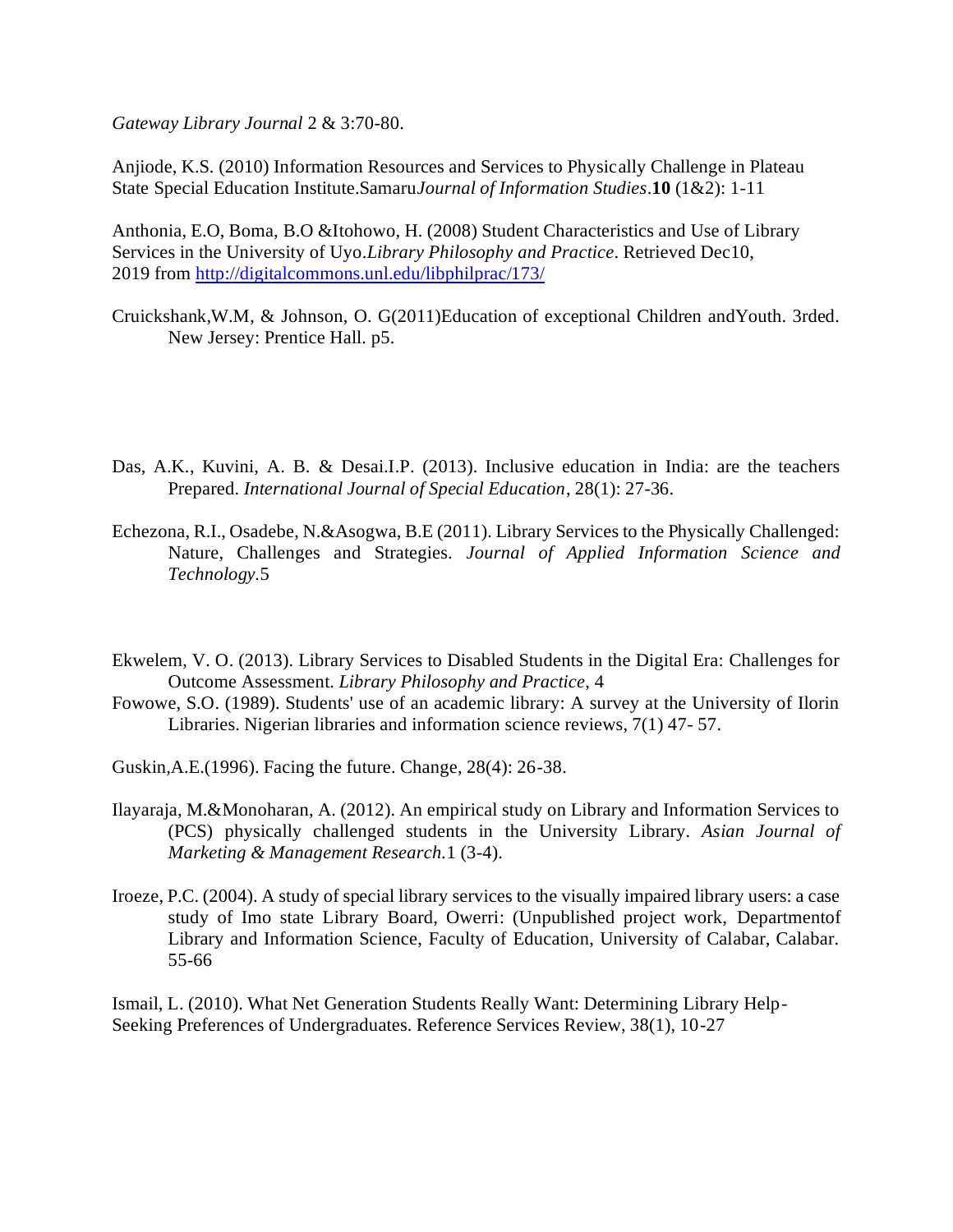- Lawal-Solarin, E.O. (2012).A Survey of Library and Information Services to PhysicallyChallenged Students in Academic Libraries in Ogun State, Nigeria.*Library Philosophy and Practice.*<http://unllib.unl.edu/LPP/nnadozie.htm>
- Lihitkar, S.R &Rajyalakshmi, D. (2009).User Perception and Utilization of Library and Information Services in Nagpur City.In XXVII India IASLIC Coference on "Library Information Users in Digital Era" in KIIT University, Bhubaneswer (India), 26-27.
- Madukoma, E. (2014). Why study the use of library. In Unegbu, V.E &Otuza, C.E. (Eds).Use of Library and Information Resources. Accessed online on the 2<sup>nd</sup> Dec2019at [https://akt.uz/lis/wp-content/uploads/2019/05/USE-OF-LIBRARY-AND-INFORMATION-](https://akt.uz/lis/wp-content/uploads/2019/05/USE-OF-LIBRARY-AND-INFORMATION-RESOURCES-2.pdf)RESOURCE[S-](https://akt.uz/lis/wp-content/uploads/2019/05/USE-OF-LIBRARY-AND-INFORMATION-RESOURCES-2.pdf)[2.pdf](https://akt.uz/lis/wp-content/uploads/2019/05/USE-OF-LIBRARY-AND-INFORMATION-RESOURCES-2.pdf)
- Momodu, O.M. (2013). The Physically Challenged and the Dearth of Relevant Facilities in Nigerian Libraries.*International Journal of Basic, Applied and Innovative Research..*2(2) 15-19

Okere, S. &Onuoha, U. D. (2008) Academic staff assessment of accessibility and usefulness of library resources to teaching and research: A case of Babcock University. Journal of Language and Development 5:47-58

- Okoli, C.I.B., (2005). The plight of disabled Nigerians the need for mass enlightenment.Mobility aid and appliances research and development centres (MAARD), http:www.maardesnet/
- Olanlokun, S. O. (1982). Attitude of Nigerian university students towards library use and services.Lagos Librarian, 10 (2): 106-123.
- Olofinsawe, A.A, &Oyeniyi, D.A (2010).Students use of the school libraries: a case study of Federal University of Technology Akure, Ondo State, Nigeria. *OwenaJ.Lib. Inform. Sci*. 3:65-72
- Oluwadare, I. B. (2006). Accessibility and use of library resources by part-time students: A case study of the Federal Polytechnic, Ado-Ekiti, Nigeria. *Library Review*, 55(2), 148-156.

Osinulu, L. F. (1998). Library use in Ogun State University: A Surveyof OlabisiOnabanjo University, Ago-Iwoye.. *Gateway Library Journal* 1 (2): 81-87

Oyewusi&Oyeboade(2009). An Empirical Study of Accessibility and Use of Library Resources by Undergraduates in Nigerian State University of Technology. Retrieved on 12/12/2019 from <http://www.webpages.uidaho.edu/~mbolinoyewusi-oyeboade.htm>

Oyesiku, F.A.&Oduwole, A.A. (2004). Use of an academic library: A survey on the Olabisi Onabanjo University Libraries. Lagos. *Journal of Library and Information Science*  2(2), 96-101.